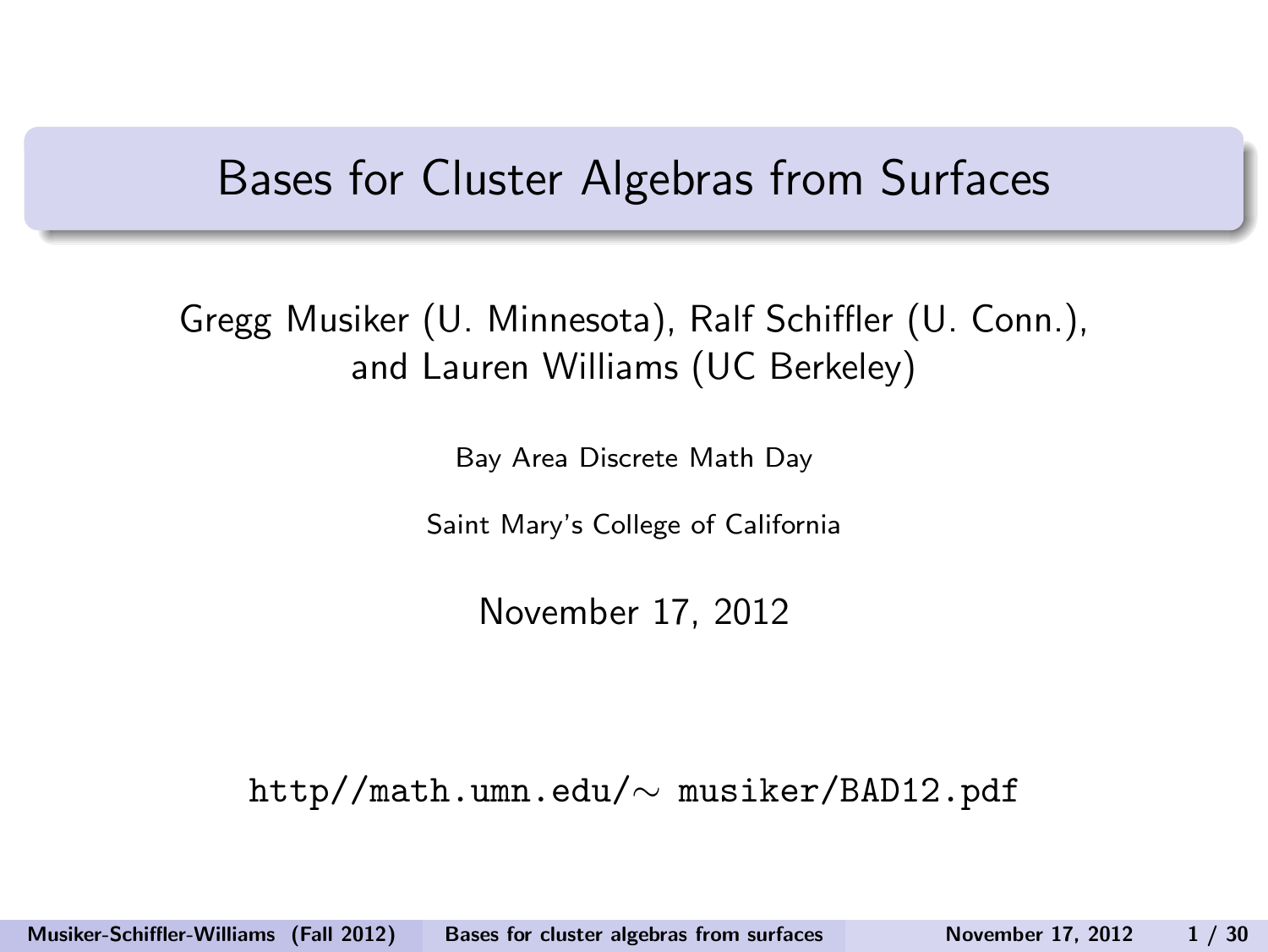- **1** Introduction to Cluster Algebras.
- **2** The Positivity and Atomic Bases Conjectures.
- **3** Examples of Cluster Algebras from Surfaces.
- **4 Our Results.**
- **6** Recent Developments.

http//math.umn.edu/∼ musiker/BAD12.pdf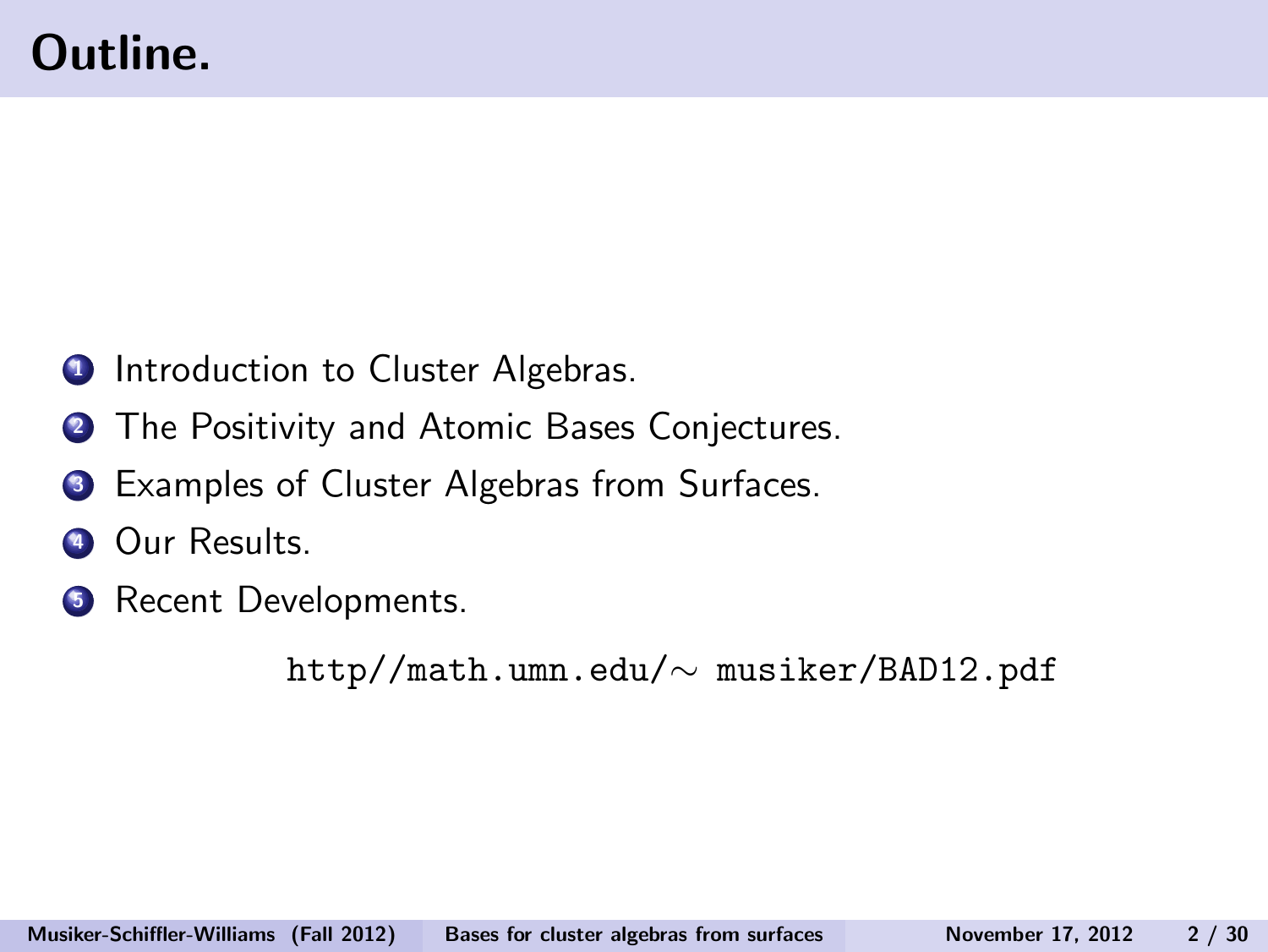In the late 1990's: Fomin and Zelevinsky were studying total positivity and canonical bases of algebraic groups. They noticed recurring combinatorial and algebraic structures.

Let them to define cluster algebras, which have now been linked to quiver representations, Poisson geometry Teichmüller theory, tilting theory, mathematical physics, discrete integrable systems, and other topics.

Cluster algebras are a certain class of commutative rings which have a distinguished set of generators that are grouped into overlapping subsets, called clusters, each having the same cardinality.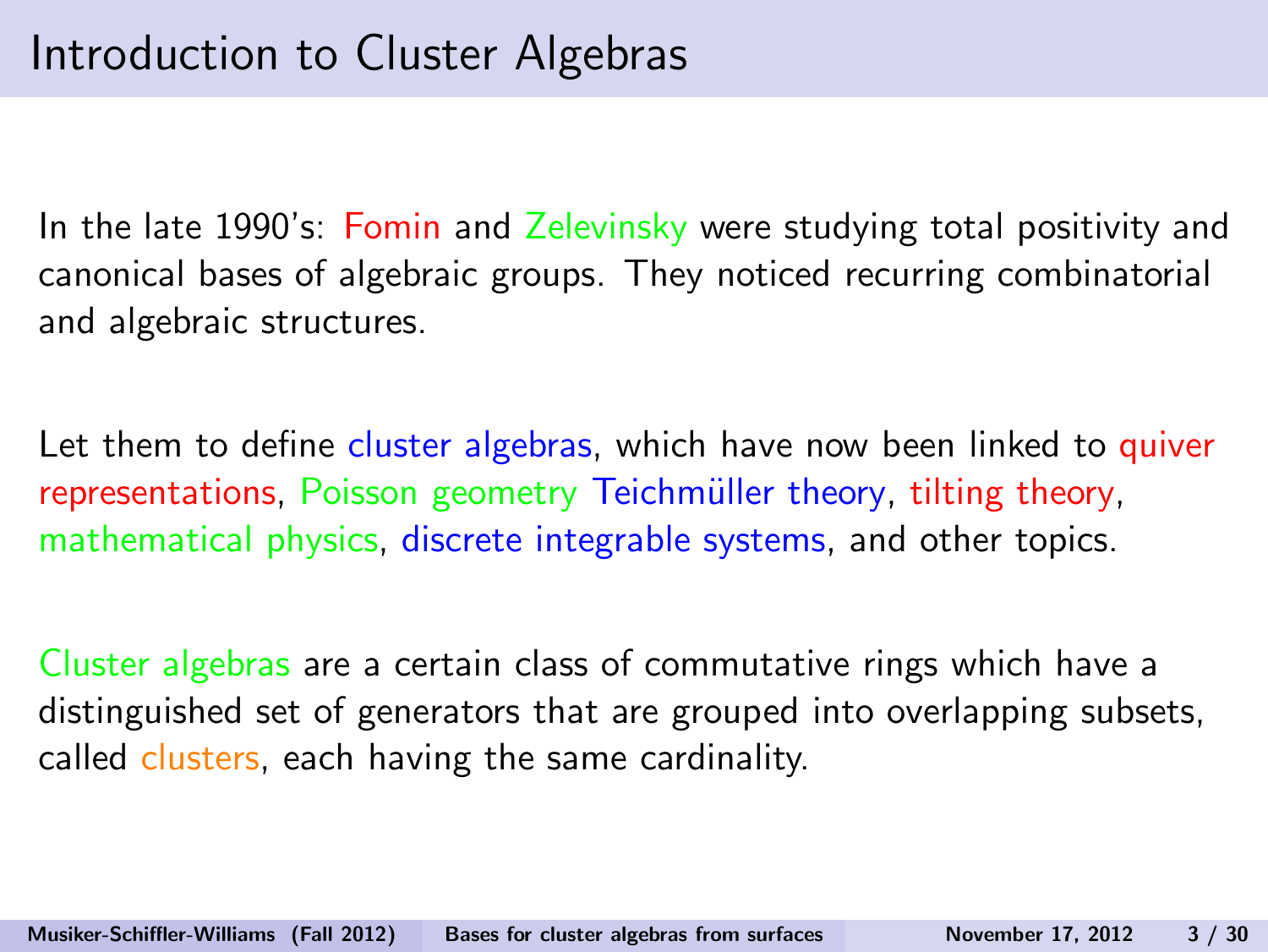### What is a Cluster Algebra?

Definition (Sergey Fomin and Andrei Zelevinsky 2001) A cluster algebra A (of geometric type) is a subalgebra of  $k(x_1, \ldots, x_n, x_{n+1}, \ldots, x_{n+m})$ constructed cluster by cluster by certain exchange relations.

Generators:

Specify an initial finite set of them, a Cluster,  $\{x_1, x_2, \ldots, x_{n+m}\}.$ Construct the rest via Binomial Exchange Relations:

$$
x_{\alpha}x'_{\alpha} = \prod x_{\gamma_i}^{d_i^+} + \prod x_{\gamma_i}^{d_i^-}.
$$

The set of all such generators are known as Cluster Variables, and the initial pattern  $B$  of exchange relations determines the Seed.

Relations:

Induced by the Binomial Exchange Relations.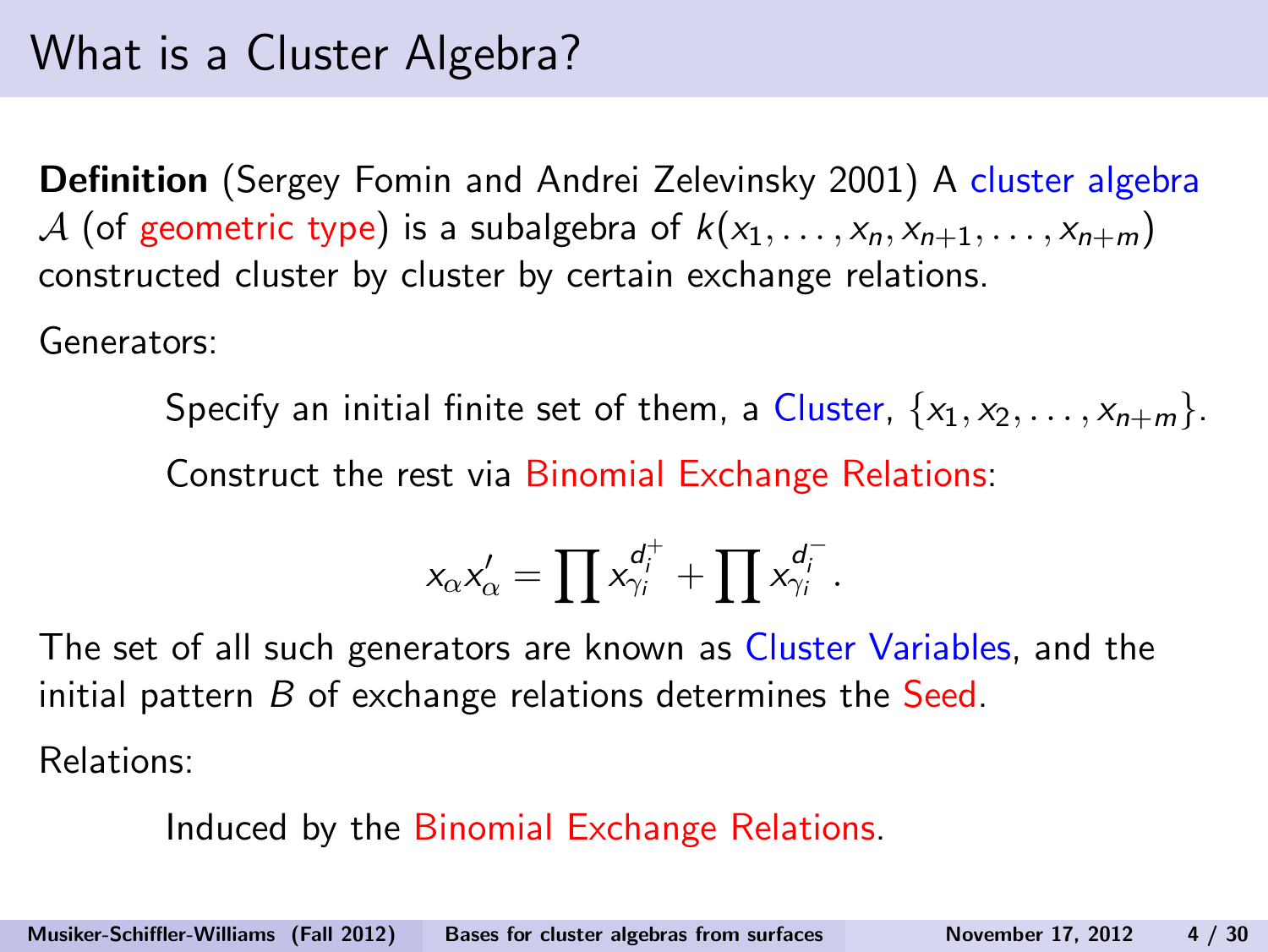### Example: Coordinate Ring of Grassmannian(2,  $n + 3$ )

Let  $Gr_{2,n+3} = \{V | V \subset \mathbb{C}^{n+3}, \text{ dim } V = 2\}$  planes in  $(n+3)$ -space

Elements of  $Gr_{2,n+3}$  represented by 2-by- $(n+3)$  matrices of full rank.

Plücker coordinates  $p_{ii}(M) =$  det of 2-by-2 submatrices in columns *i* and *j*.

The coordinate ring  $\mathbb{C}[Gr_{2,n+3}]$  is generated by all the  $p_{ii}$ 's for  $1 \le i \le j \le n+3$  subject to the Plücker relations given by the 4-tuples

$$
p_{ik}p_{j\ell}=p_{ij}p_{k\ell}+p_{i\ell}p_{jk} \text{ for } i < j < k < \ell.
$$

**Claim.**  $\mathbb{C}[Gr_{2,n+3}]$  has the structure of a cluster algebra. Clusters are each maximal algebraically independent sets of  $p_{ij}$ 's.

Each have size  $(2n + 3)$  where  $(n + 3)$  of the variables are frozen and n of them are exchangeable.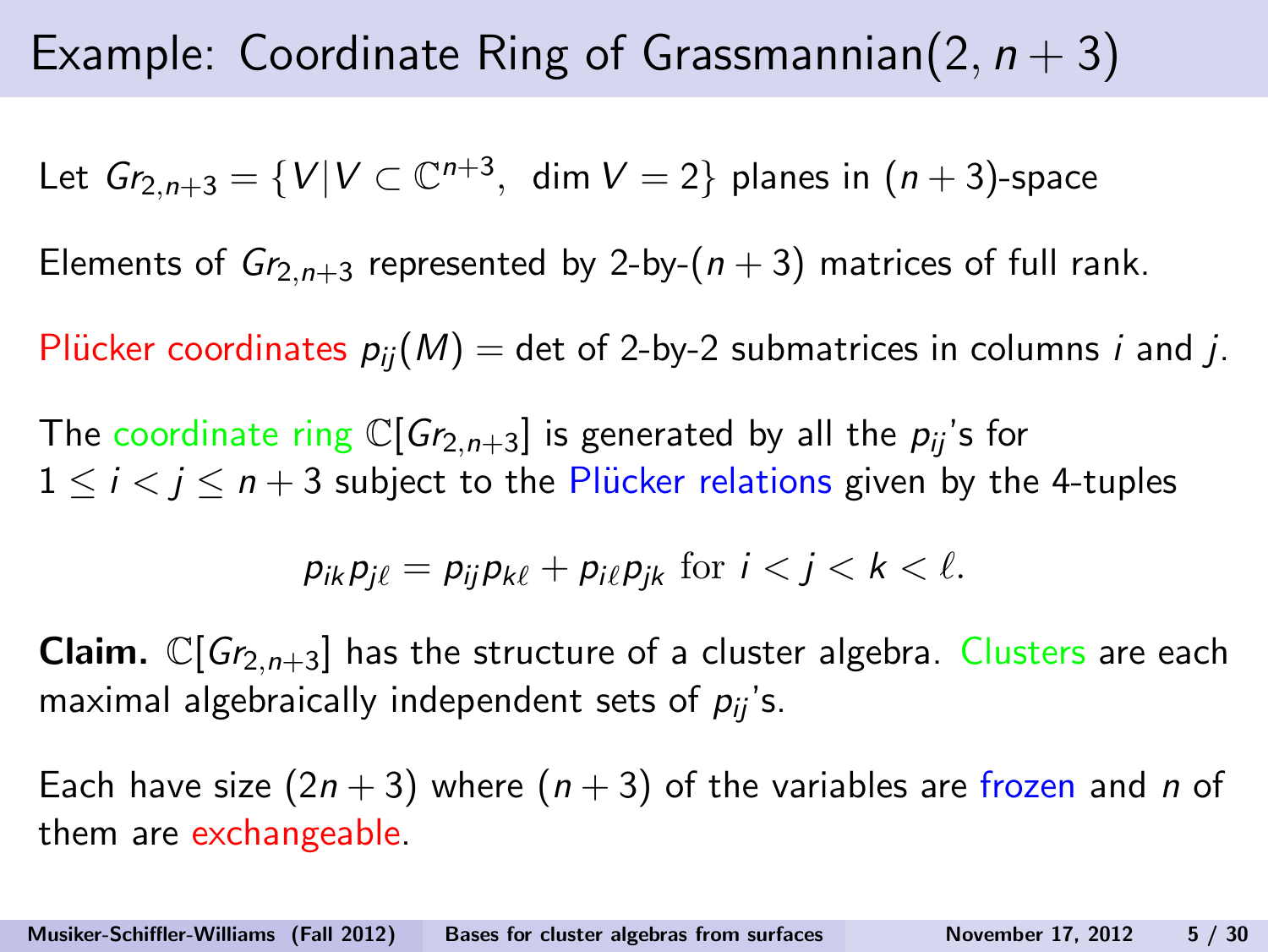### Example: Coordinate Ring of Grassmannian(2,  $n + 3$ )

**Cluster algebra structure** of  $Gr_{2,n+3}$  as a triangulated  $(n+3)$ -gon.

Frozen Variables / Coefficients  $\longleftrightarrow$  sides of the  $(n+3)$ -gon

Cluster Variables  $\longleftrightarrow$  { $p_{ij}$  :  $|i-j| \neq 1$  mod  $(n+3)$ }  $\longleftrightarrow$  diagonals

Seeds  $\longleftrightarrow$  triangulations of the  $(n+3)$ -gon

Clusters  $\longleftrightarrow$  Set of  $p_{ij}$ 's corresponding to a triangulation

Can exchange between various clusters by flipping between triangulations.

This is called mutation, and we will present a detailed example later.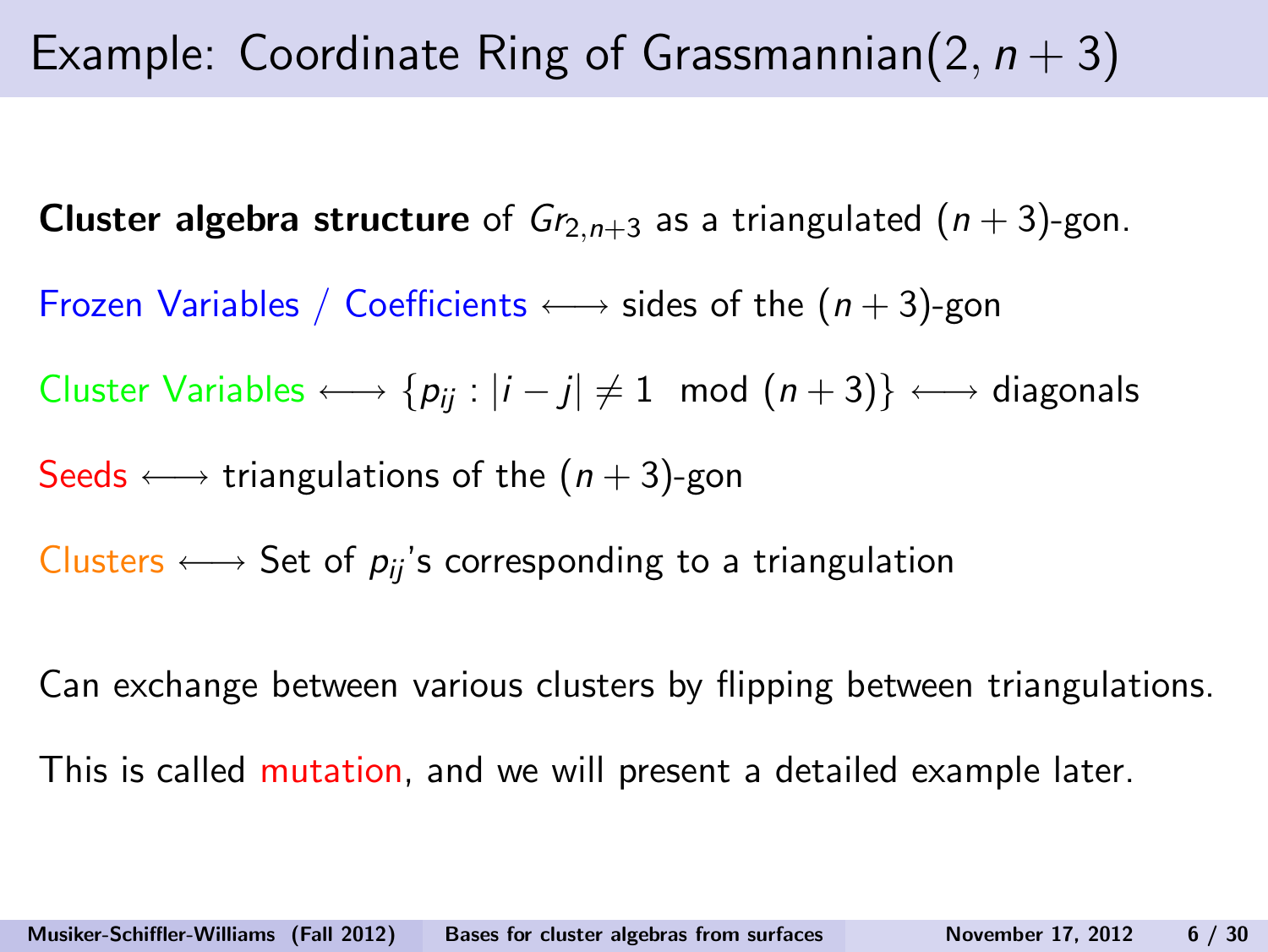#### Another Example: Rank 2 Cluster Algebras

Let  $B =$  $\begin{bmatrix} 0 & b \end{bmatrix}$  $-c$  0  $\Big],\ b,c\in\mathbb{Z}_{>0}.\ \left(\{ \textsf{x}_1,\textsf{x}_2 \},B \right)$  is a seed for a cluster algebra  $A(b, c)$  of rank 2.

$$
\mu_1(B) = \mu_2(B) = -B
$$
 and  $x_1x'_1 = x_2^c + 1$ ,  $x_2x'_2 = 1 + x_1^b$ .

Thus the cluster variables in this case are

$$
\{x_n : n \in \mathbb{Z}\} \text{ satisfying } x_n x_{n-2} = \begin{cases} x_{n-1}^b + 1 \text{ if } n \text{ is odd} \\ x_{n-1}^c + 1 \text{ if } n \text{ is even} \end{cases}
$$

.

Example  $(b = c = 1)$ : (Finite Type, of Type  $A_2$ )

$$
x_3=\frac{x_2+1}{x_1}, \ \ x_4=\frac{x_3+1}{x_2}=\frac{\frac{x_2+1}{x_1}+1}{x_2}=\frac{x_1+x_2+1}{x_1x_2}.
$$

$$
x_5 = \frac{x_4 + 1}{x_3} = \frac{\frac{x_1 + x_2 + 1}{x_1 x_2} + 1}{(x_2 + 1)/x_1} = \frac{x_1(x_1 + x_2 + 1 + x_1 x_2)}{x_1 x_2 (x_2 + 1)} = \frac{x_1 + 1}{x_2}. \quad x_6 = x_1.
$$
  
Musiker-Schiffler-Williams (Fall 2012) Bases for cluster algebras from surfaces November 17, 2012 7 / 30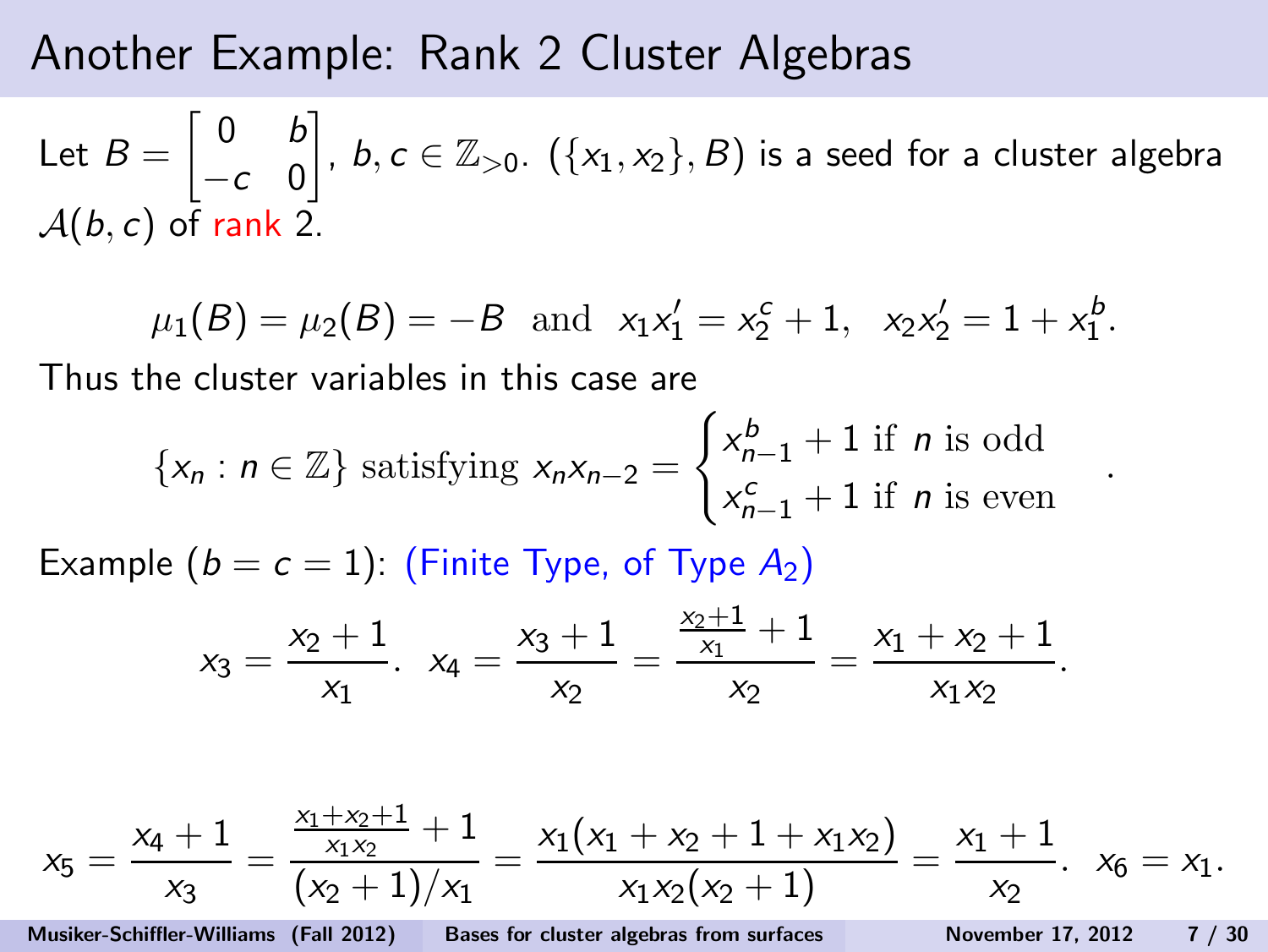#### Another Example: Rank 2 Cluster Algebras

Example  $(b = c = 2)$ : (Affine Type, of Type  $A_1$ )

$$
x_3 = \frac{x_2^2 + 1}{x_1}. \quad x_4 = \frac{x_3^2 + 1}{x_2} = \frac{x_2^4 + 2x_2^2 + 1 + x_1^2}{x_1^2 x_2}.
$$

$$
x_5 = \frac{x_4^2 + 1}{x_3} = \frac{x_2^6 + 3x_2^4 + 3x_2^2 + 1 + x_1^4 + 2x_1^2 + 2x_1^2 x_2^2}{x_1^3 x_2^2}, \quad \dots
$$
If we let  $x_1 = x_2 = 1$ , we obtain  $\{x_3, x_4, x_5, x_6\} = \{2, 5, 13, 34\}.$ 

The next number in the sequence is  $x_7 = \frac{34^2+1}{13} = \frac{1157}{13} = 89$ , an integer!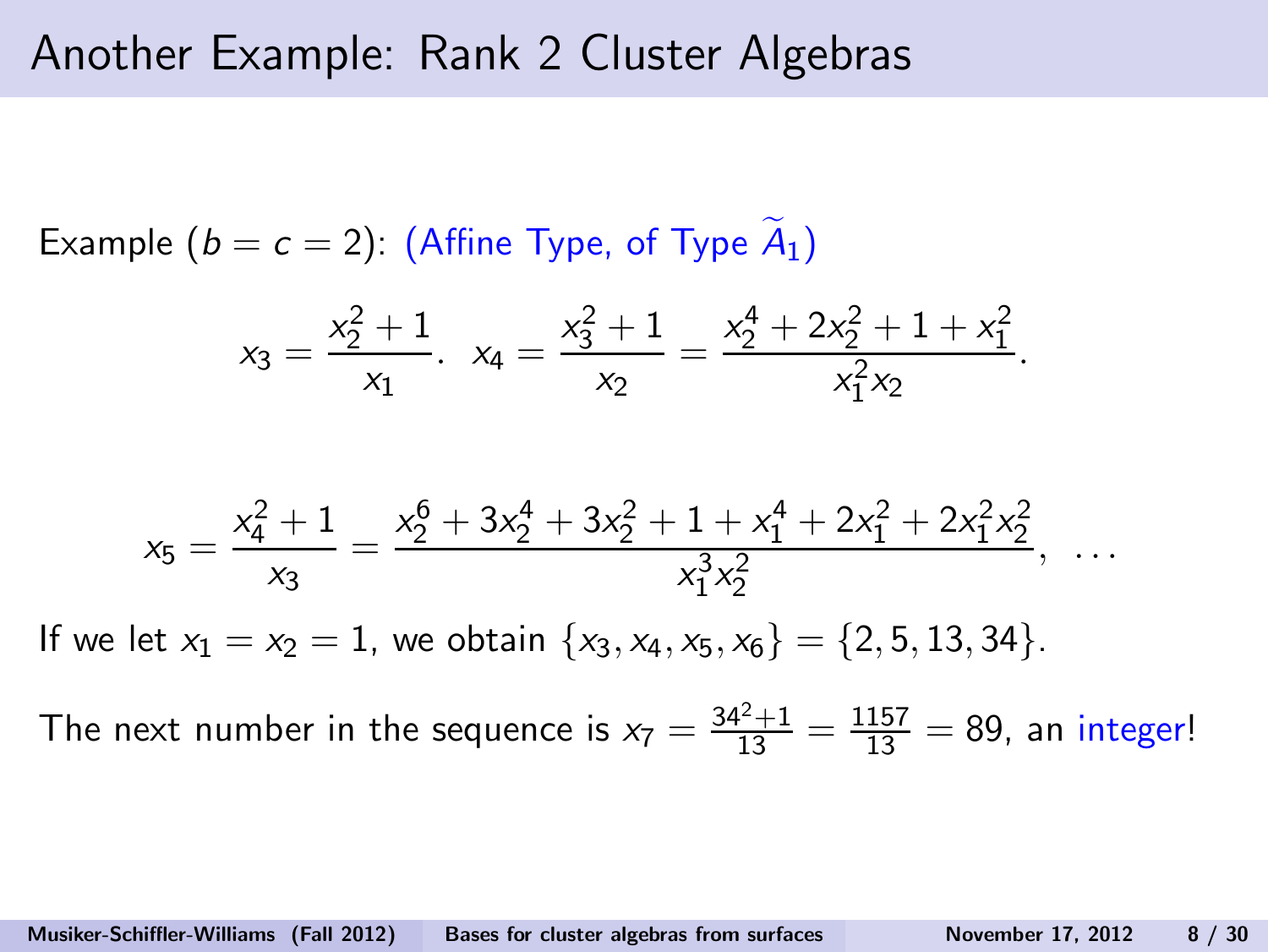**Theorem.** (The Laurent Phenomenon FZ 2001) For any cluster algebra defined by initial seed  $({x_1, x_2, \ldots, x_{n+m}}, B)$ , all cluster variables of  $A(B)$ are Laurent polynomials in  $\{x_1, x_2, \ldots, x_{n+m}\}$ 

(with no coefficient  $x_{n+1}, \ldots, x_{n+m}$  in the denominator).

Because of the Laurent Phenomenon, any cluster variable  $x_{\alpha}$  can be expressed as  $\frac{P_{\alpha}(x_1,...,x_{n+m})}{x_1^{\alpha_1}...x_n^{\alpha_n}}$  where  $P_{\alpha}\in\mathbb{Z}[x_1,\ldots,x_{n+m}]$  and the  $\alpha_i$ 's  $\in\mathbb{Z}$ .

**Conjecture.** (FZ 2001) For any cluster variable  $x<sub>o</sub>$  and any initial seed (i.e. initial cluster  $\{x_1, \ldots, x_{n+m}\}\$  and initial exchange pattern B), the polynomial  $P_{\alpha}(x_1, \ldots, x_n)$  has nonnegative integer coefficients.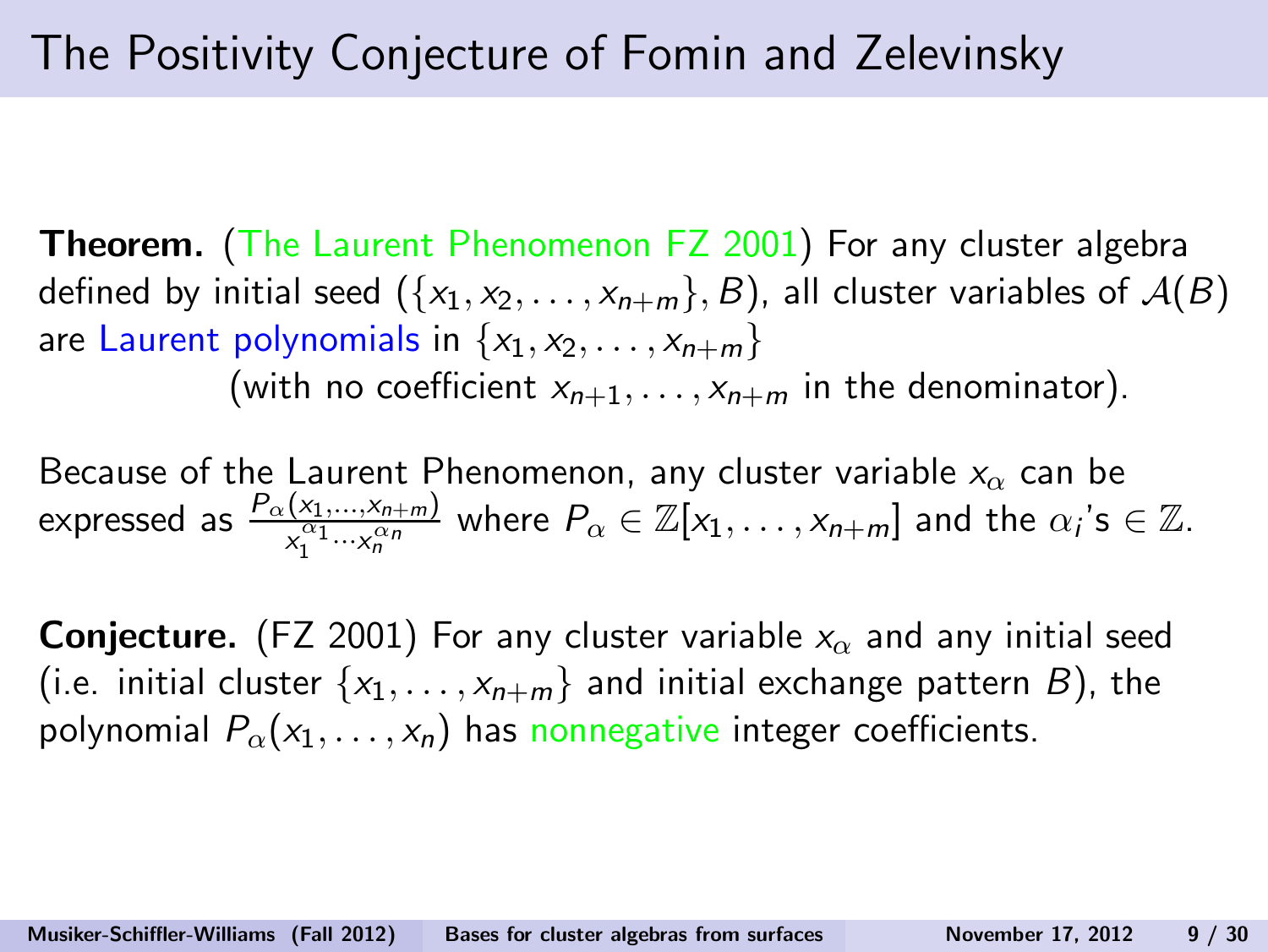### Positivity for Cluster Algebras from Surfaces

Theorem (Fomin-Shapiro-Thurston 2006), (Based on earlier work of Fock-Goncharov and Gekhtman-Shapiro-Vainshtein)

Given a Riemann surface with marked points  $(S, M)$ , one can define a corresponding cluster algebra  $A(S, M)$ .

$$
\mathsf{Seed} \leftrightarrow \mathsf{Triangulation}\ \mathcal{T} = \{\tau_1, \tau_2, \ldots, \tau_n\}
$$

Cluster Variable 
$$
\leftrightarrow
$$
 Arc  $\gamma$  ( $x_i \leftrightarrow \tau_i \in T$ )

Cluster Mutation (Binomial Exchange Relations)  $\leftrightarrow$  Flipping Diagonals.

**Theorem.** (M-Schiffler-Williams 2009) Let  $A(S, M)$  be any cluster algebra arising from a surface (with or without punctures), where the coefficient system is of geometric type, and let  $\Sigma$  be any initial seed.

Then the Laurent expansion of every cluster variable with respect to the seed  $\Sigma$  has non-negative coefficients. Proof via explicit combinatorial formulas in terms of graphs.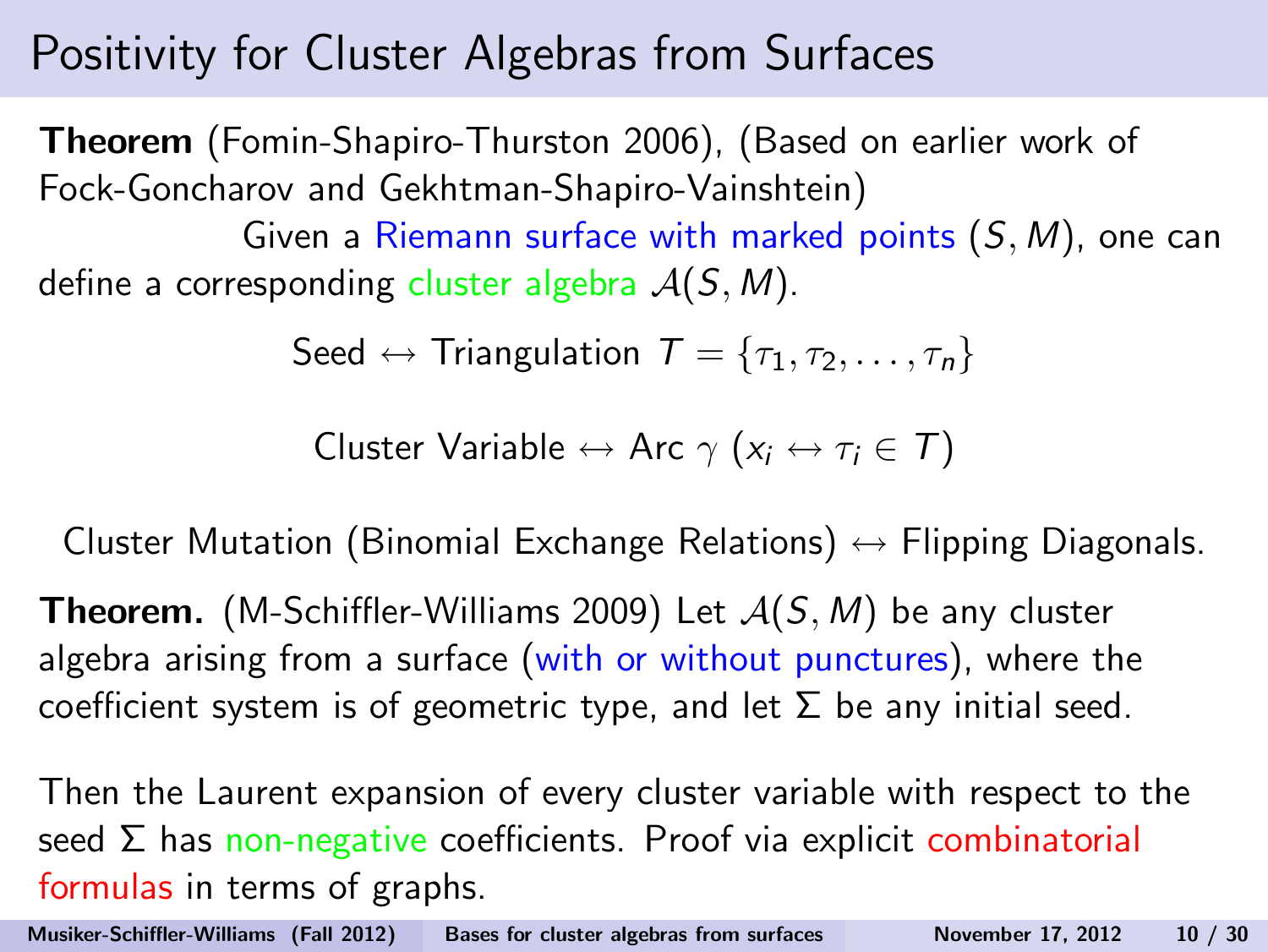# Example of Hexagon (Type  $A_3$  or  $\mathbb{C}[Gr_{2,6}])$

Consider the triangulated hexagon  $(S, M)$  by the triangulation  $T$ .



$$
x_1x_1' = (x_7x_9) + x_2(x_8)
$$
  
\n
$$
x_2x_2'' = x_3(x_9) + x_1'(x_4)
$$
  
\n
$$
x_3x_3'' = x_2''(x_6) + x_1'(x_5)
$$

Musiker-Schiffler-Williams (Fall 2012) [Bases for cluster algebras from surfaces](#page-0-0) November 17, 2012 11 / 30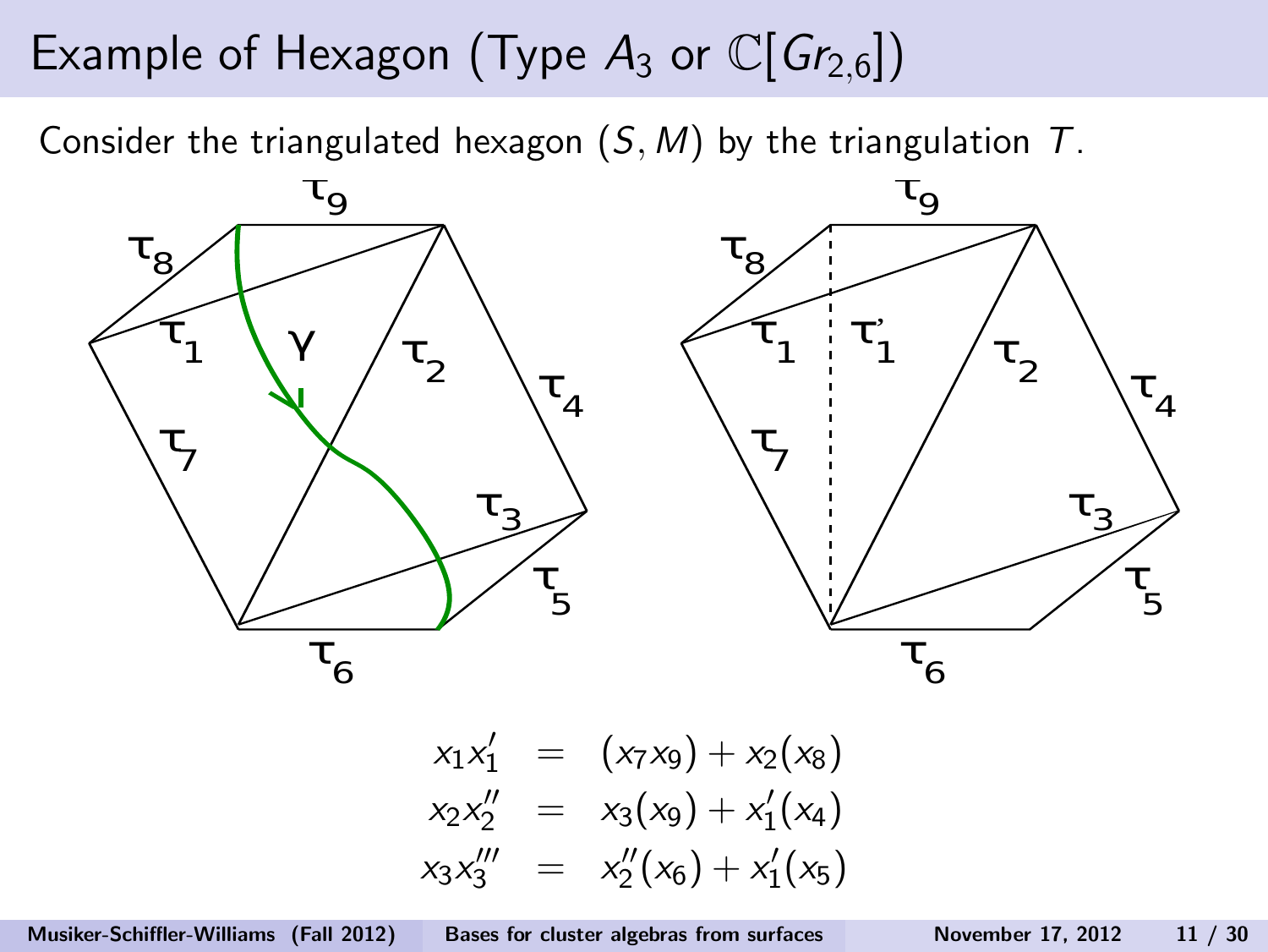# Example of Hexagon (Type  $A_3$  or  $\mathbb{C}[G_{r_{2,6}}]$ )

Consider the triangulated hexagon  $(S, M)$  by the triangulation  $T$ .



 $x_1x_1' = (x_7x_9) + x_2(x_8)$  $x_2x_2'' = x_3(x_9) + x_1'$  $y_1'(x_4)$  $x_3x_3''' = x_2'''$  $x_2''(x_6) + x_1'$  $y'_1(x_5)$ 

Musiker-Schiffler-Williams (Fall 2012) [Bases for cluster algebras from surfaces](#page-0-0) November 17, 2012 12 / 30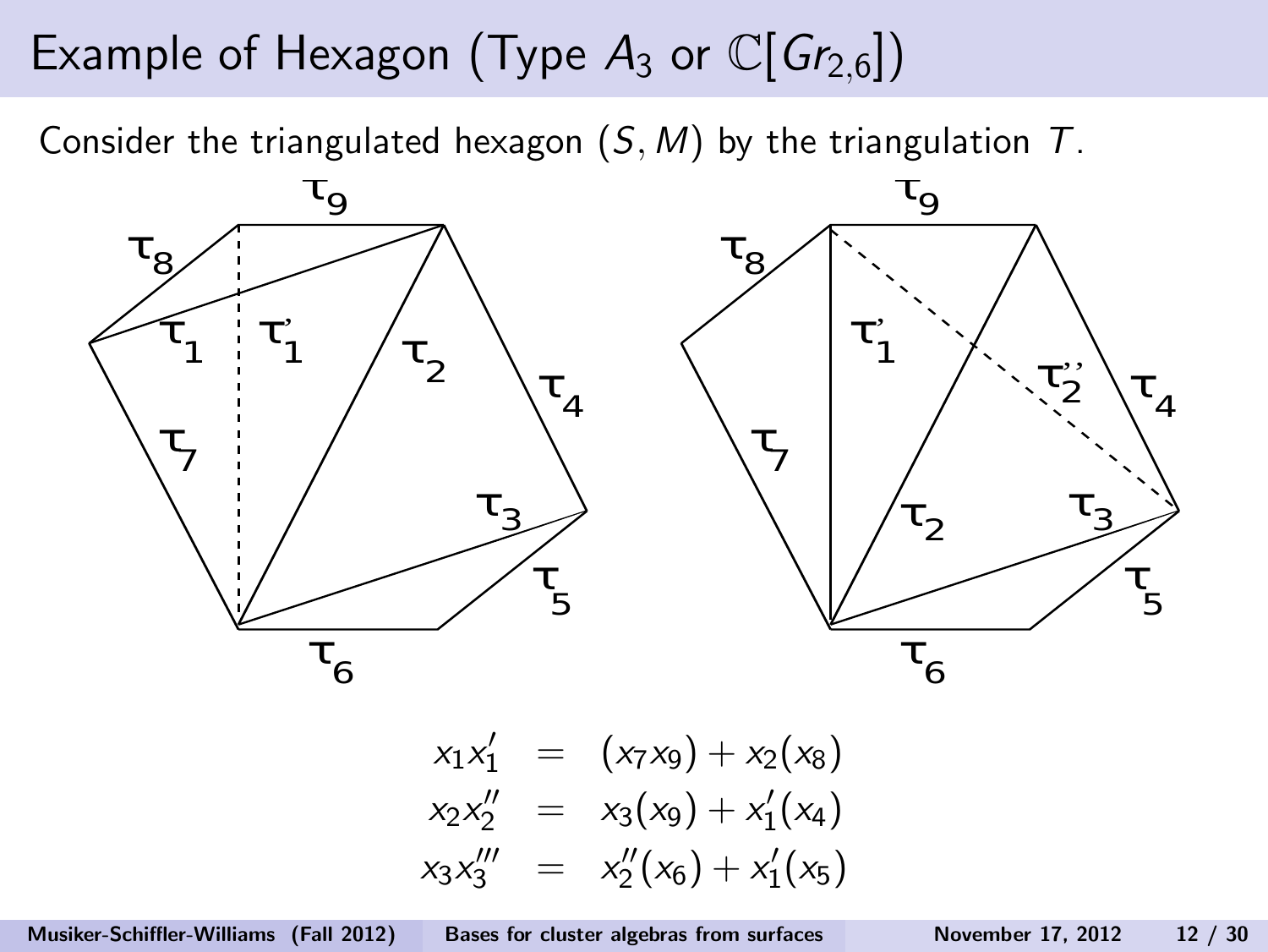### Example of Hexagon (Type  $A_3$  or  $\mathbb{C}[Gr_{2,6}])$

Consider the triangulated hexagon  $(S, M)$  by the triangulation  $T$ .



$$
x_1x_1' = (x_7x_9) + x_2(x_8)
$$
  
\n
$$
x_2x_2'' = x_3(x_9) + x_1'(x_4)
$$
  
\n
$$
x_3x_3'' = x_2''(x_6) + x_1'(x_5)
$$

Musiker-Schiffler-Williams (Fall 2012) [Bases for cluster algebras from surfaces](#page-0-0) November 17, 2012 13 / 30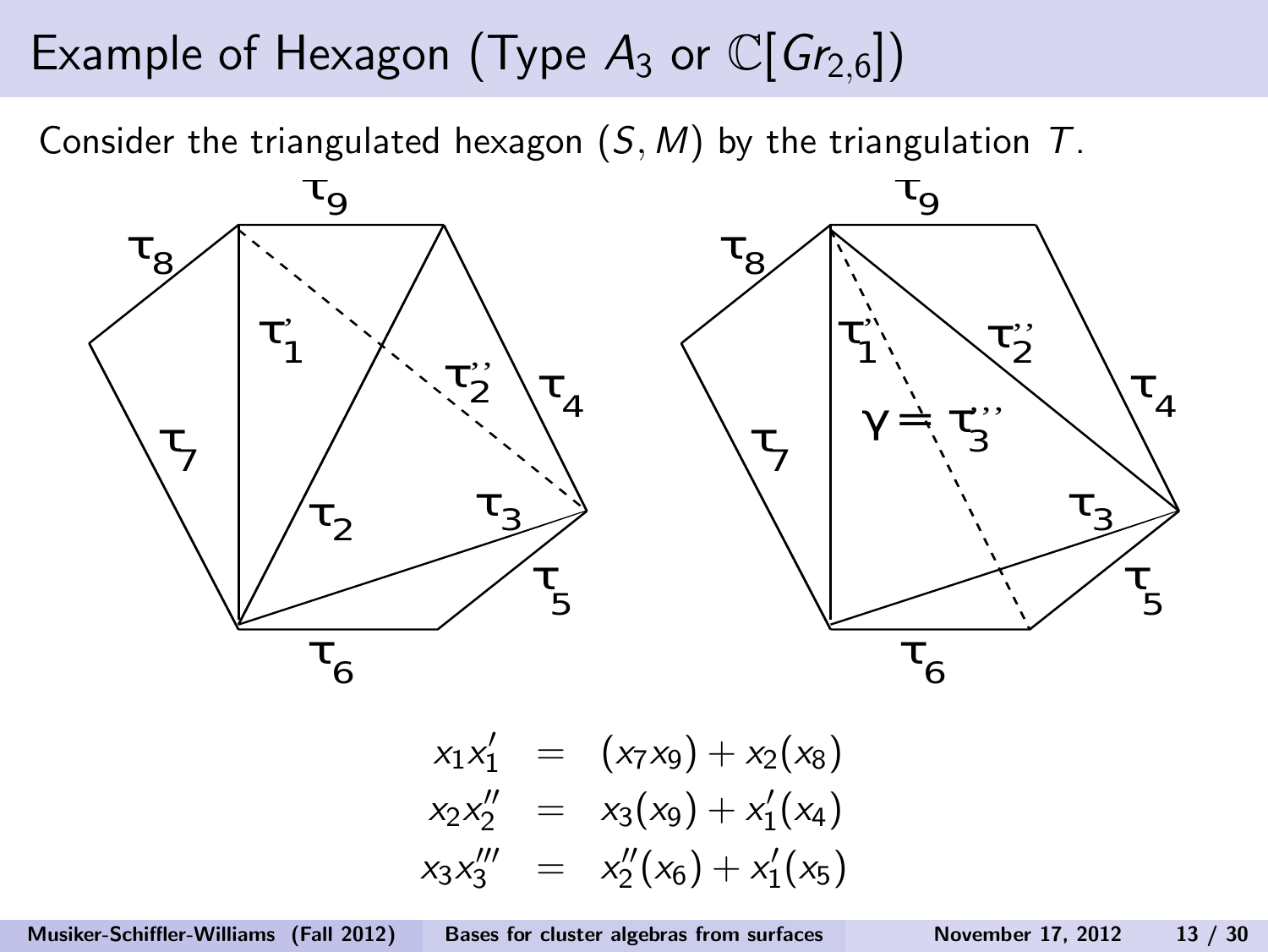# Example of Hexagon (Type  $A_3$  or  $\mathbb{C}[Gr_{2,6}]$ )



By using the Ptolemy exchange relations on  $\tau_1$ ,  $\tau_2$ , then  $\tau_3$ , we obtain

$$
x_3''' = x_7 = \frac{1}{x_1x_2x_3} \left( x_2^2(x_5x_8) + x_2(x_5x_7x_9) + x_2(x_4x_6x_8) + (x_4x_6x_7x_9) + x_1x_3(x_6x_9) \right).
$$

Musiker-Schiffler-Williams (Fall 2012) [Bases for cluster algebras from surfaces](#page-0-0) November 17, 2012 14 / 30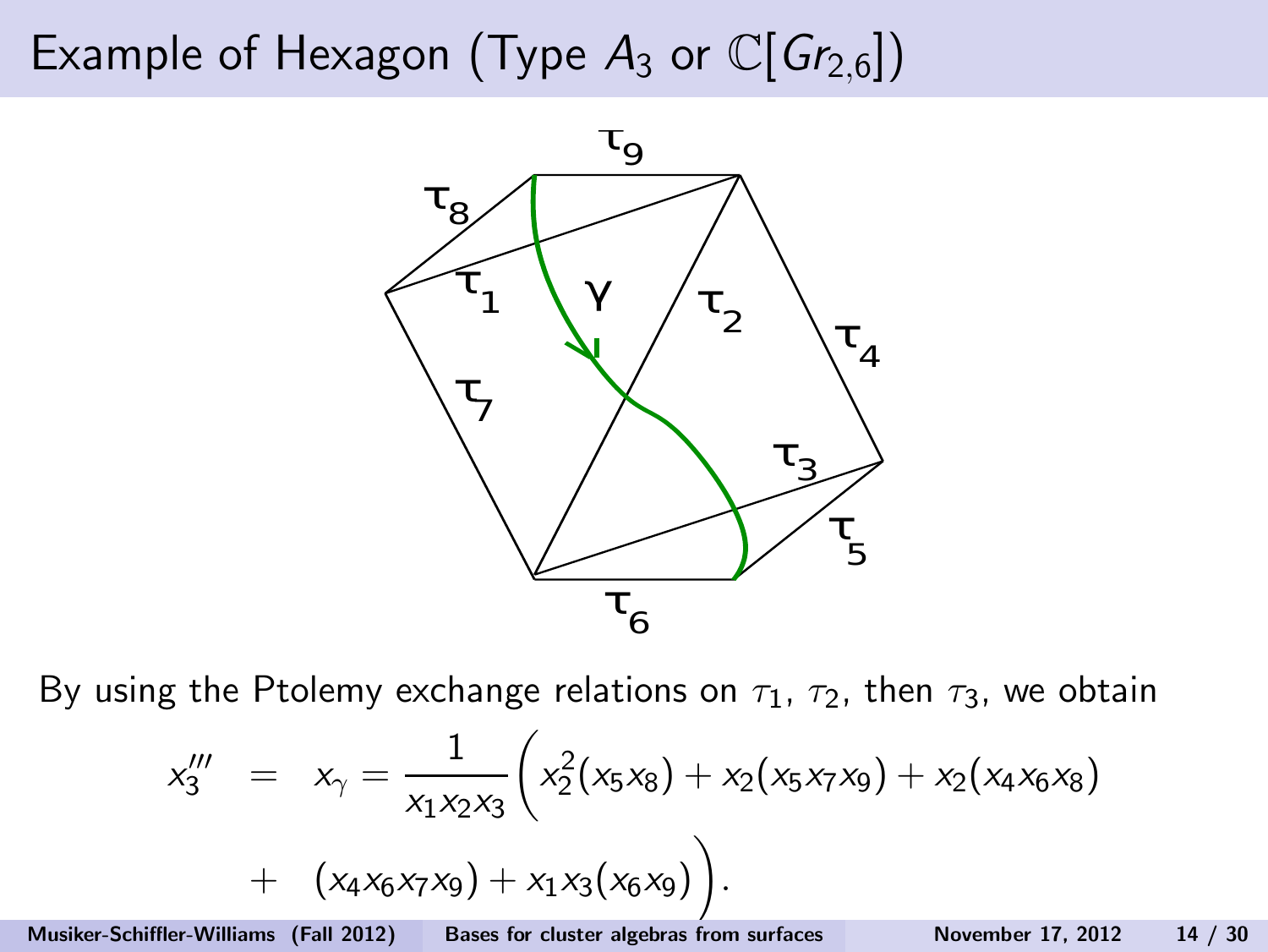# Example of Hexagon (Type  $A_3$  or  $\mathbb{C}[G_{r_{2,6}}]$ )

Consider the graph 
$$
G_{T_H, \gamma} =
$$
  
 $9 \t 1 \t 7 \t 2 \t 4 \t 3 \t 6$   
 $8 \t 1 \t 2$ 

 $G_{\tau_{\mu},\gamma}$  has five perfect matchings  $(x_4, x_5, \ldots, x_9 = 1)$ :



A perfect matching  $M \subseteq E$  is a set of distinguished edges so that every vertex of V is covered exactly once. The weight of a matching M is the product of the weights of the constituent edges, i.e.  $x(M) = \prod_{e \in M} x(e)$ .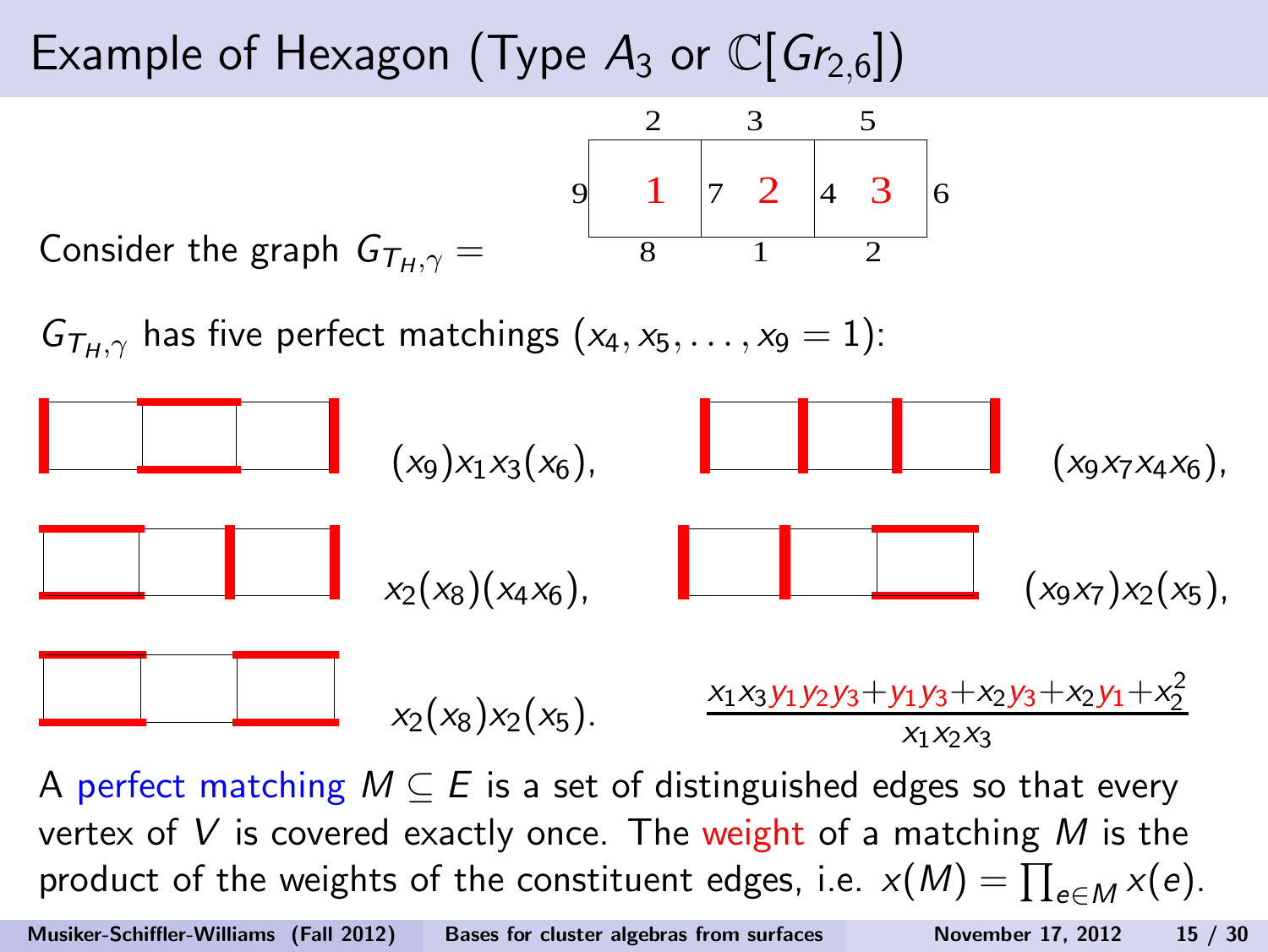# Example of Hexagon (Type  $A_3$  or  $\mathbb{C}[G_{r_{2,6}}]$ )

Consider the graph 
$$
G_{T_H, \gamma} =
$$
  
 $9 \t 1 \t 7 \t 2 \t 4 \t 3 \t 6$   
 $8 \t 1 \t 2$ 

 $G_{\tau_{H,\gamma}}$  has five perfect matchings  $(x_4, x_5, \ldots, x_9 = 1)$ :



These five monomials exactly match those appearing in the numerator of the expansion of  $x_{\gamma}$ . The denominator of  $x_1x_2x_3$  corresponds to the labels of the three tiles. The  $y_i$ 's correspond to principal coefficients (heights).

Musiker-Schiffler-Williams (Fall 2012) [Bases for cluster algebras from surfaces](#page-0-0) November 17, 2012 16 / 30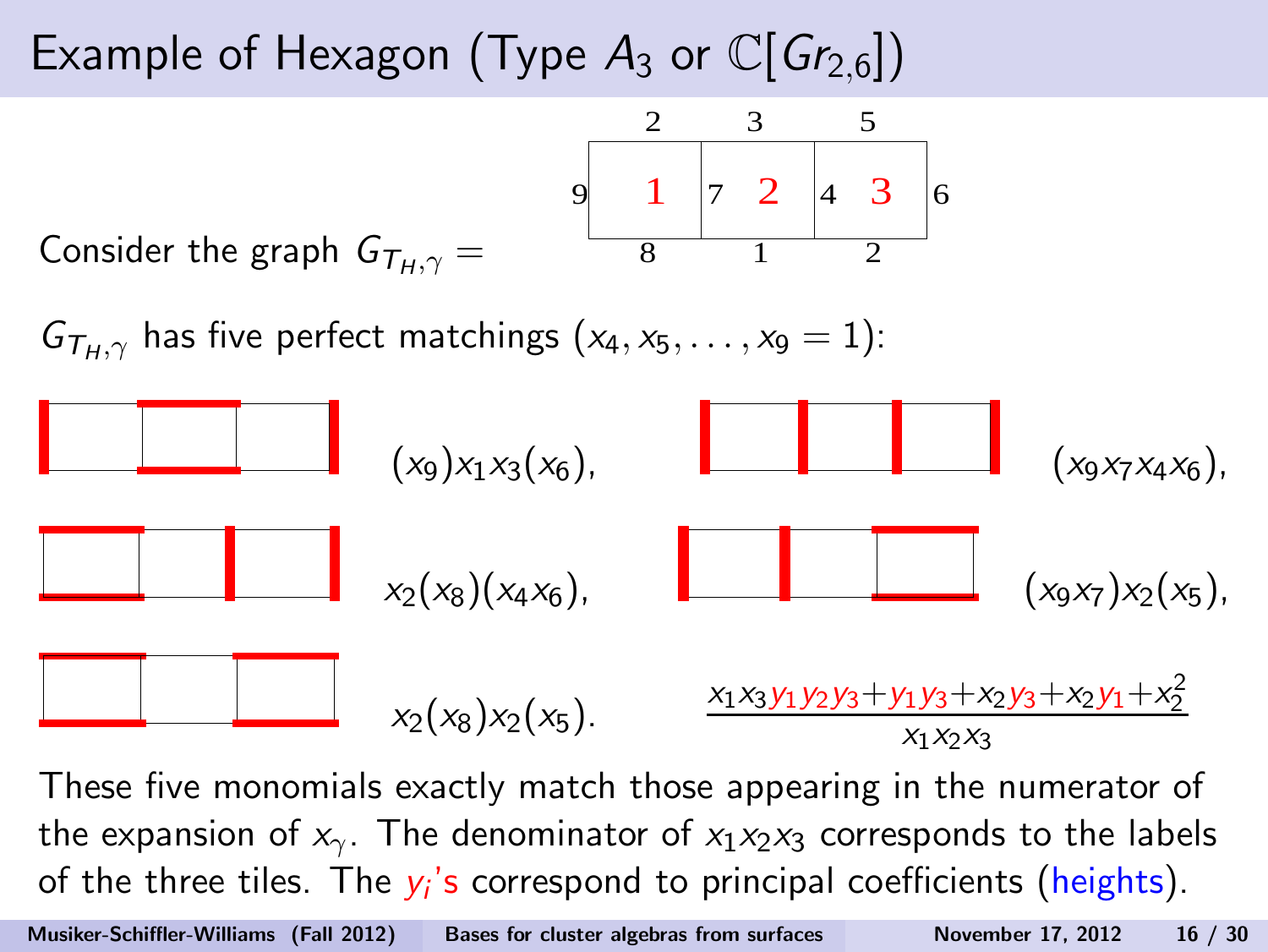### Cluster Monomials

Definition: A cluster monomial is a product of cluster variables all coming from the same cluster.

For example, in the case of a cluster algebra from a surface (e.g. a cluster algebra of type  $A_n$  corresponding to an  $(n+3)$ -gon):

A cluster monomial corresponds to a multidissection  $D$  (i.e. a partial triangulation allowing multiple copies of edges). We define  $\mathsf{x}_D = \prod_{\gamma \in D} \mathsf{x}_{\gamma}.$ 

E.g. 
$$
D =
$$
  
\nx<sub>1</sub>  
\n $x_{\gamma}$   
\n $x_{\gamma}$   
\n $x_{D} = x_{1}'x_{\gamma}^{3} = (\frac{1+x_{2}}{x_{1}})(\frac{x_{1}x_{3}+1+2x_{2}+x_{2}^{2}}{x_{1}x_{2}x_{3}})^{3}$  in the coordinates of the triangulation  $T$ .

Since each  $x<sub>γ</sub>$  is positive with respect to any cluster, i.e. initial triangulation, so is each  $x_D$ .

Musiker-Schiffler-Williams (Fall 2012) [Bases for cluster algebras from surfaces](#page-0-0) November 17, 2012 17 / 30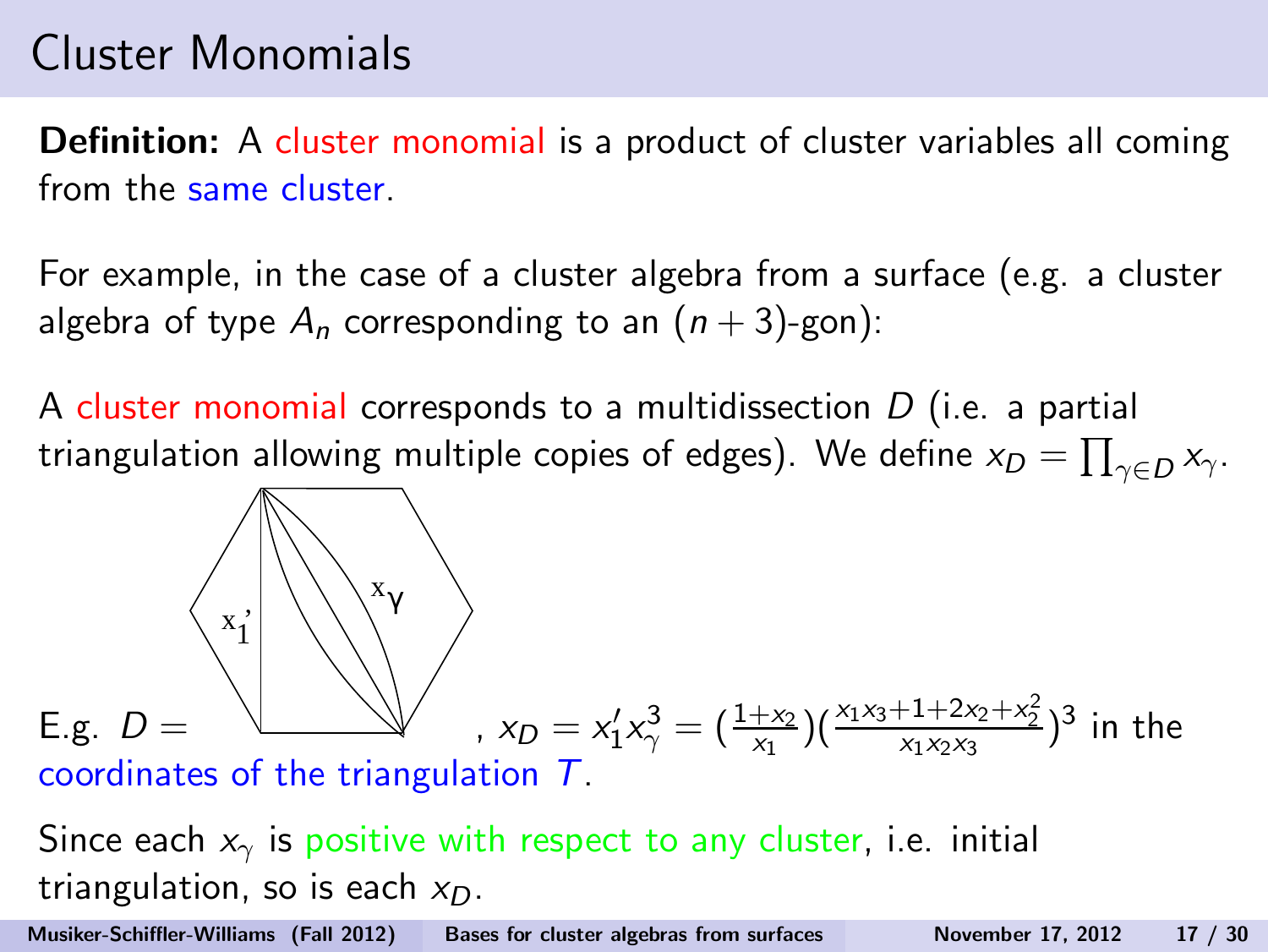### The Positive Cone of a Cluster Algebra and Atomic Bases

**Definition:** Given a cluster algebra A, let  $C_A$  denote the positive cone of  $A$ , i.e. the subset of elements that are positive Laurent polynomials when expanded with respect to any initial cluster and seed.

Corollary (M-Schiffler-Williams 2009) For a cluster algebra from a surface, any cluster monomial is in the positive cone  $\mathcal{C}_A$ .

**Definition:** A basis  $\beta$  for a cluster algebra  $\mathcal A$  is an Atomic Basis if:

- **Every element of B is in the positive cone**  $C_A$ **.**
- $\bullet$   $\beta$  is a basis in the usual sense, i.e. linearly independent and a spanning set for  $A$ .
- $\bullet$   $\beta$  includes the set of cluster monomials.
- $\bullet$  B is the set of positive indecomposable elements of  $C_A$ .

Remark: Positivity of cluster variables (i.e. monomials) not always known and other potential obstacles to existence of atomic bases.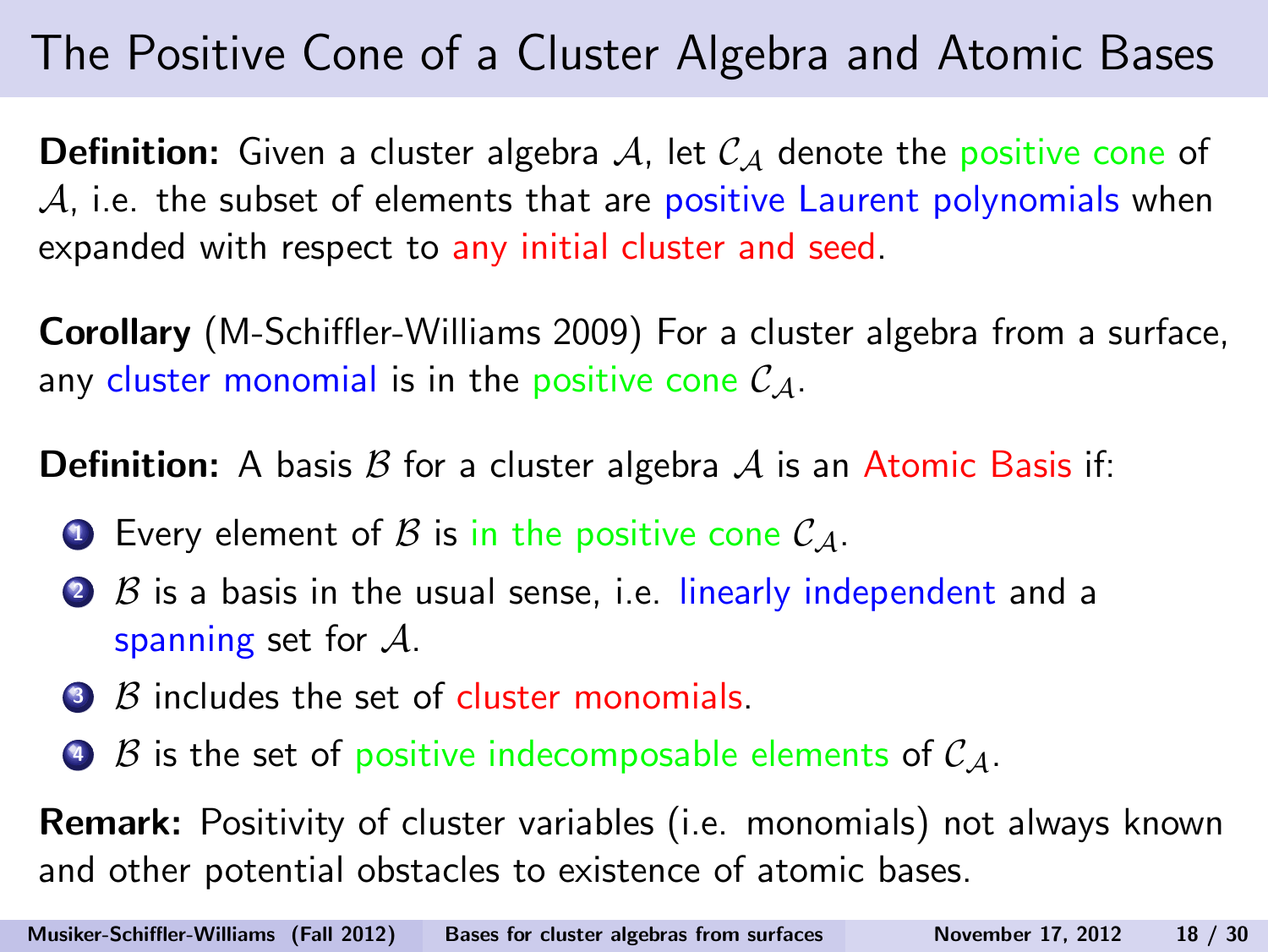Theorem (Cerulli Irelli 2011; Dupont-Thomas 2011) The set of cluster monomials is an atomic basis for a cluster algebra of type  $A_n$ .

Remark: Cerulli Irelli's proof is representation theoretic and extends to all finite skew-symmetric type (ADE).

Dupont-Thomas's proof is combinatorial and they have a related result for affine  $A_n$  that we will state momentarily.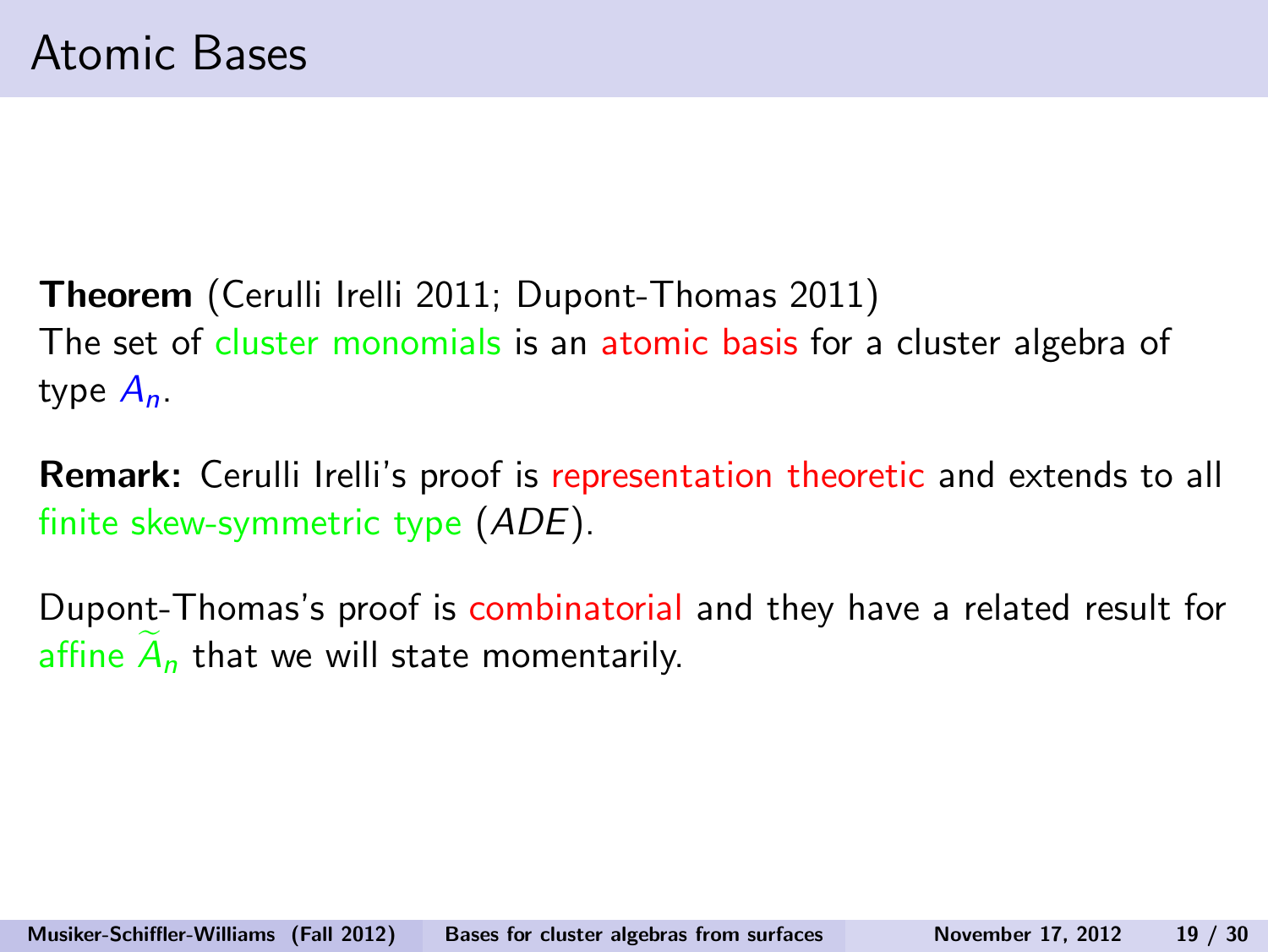#### Cluster Monomials of Rank Two Cluster Algebras

In the case of a rank two cluster algebra  $\mathcal{A}(b, c)$  with  $B =$  $\begin{bmatrix} 0 & b \end{bmatrix}$  $-c$  0 1 :

ClusterS ←→ {
$$
x_n
$$
,  $x_{n+1}$ } for  $n \in \mathbb{Z}$ .

\nCluster Monomials ←→  $x_n^k x_{n+1}^\ell$  for  $k, \ell \geq 0$ .

Again, each cluster monomial is a positive Laurent polynomial with respect to any choice of initial cluster.

However, let us now return to the case  $(b = c = 2)$ : In  $\mathcal{A}(2, 2)$ , we have cluster variables  $x_0 = \frac{x_1^2 + 1}{x_2}$  $x_2^2 + 1$  and  $x_3 = \frac{x_2^2 + 1}{x_1}$  $\frac{2^{n+1}}{x_1}$ . Consider the element  $z = x_0x_3 - x_1x_2$ . If we expand z in the cluster  $\{x_1, x_2\}$ , we obtain

$$
z=\frac{x_1^2x_2^2+x_1^2+x_2^2+1}{x_1x_2}-\frac{x_1^2x_2^2}{x_1x_2}=\frac{x_1^2+x_2^2+1}{x_1x_2}.
$$

By symmetry, z expands as  $\frac{x_n^2 + x_{n+1}^2 + 1}{x_n x_{n+1}}$  $\frac{1+\lambda_{n+1}+1}{x_nx_{n+1}}$  w.r.t. any cluster  $\{x_n, x_{n+1}\}.$ 

Musiker-Schiffler-Williams (Fall 2012) [Bases for cluster algebras from surfaces](#page-0-0) November 17, 2012 20 / 30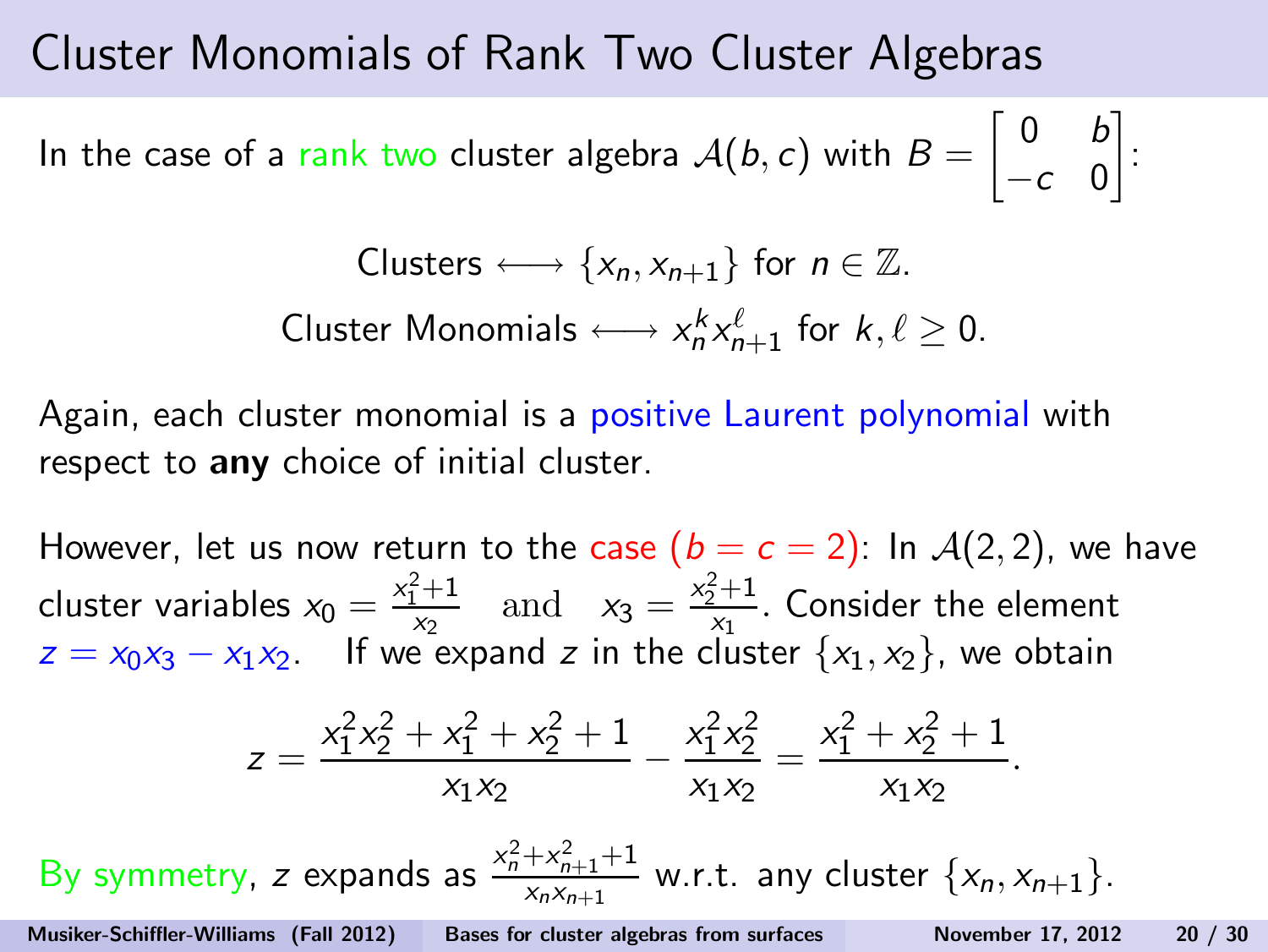### Atomic Bases for the Cluster Algebra  $A(2, 2)$

Consequently, z is in the positive cone, but we either have (i) z is not in the positive span of the cluster monomials, or (ii) the cluster monomials are not linearly independent .

Either way, for  $A(2, 2)$ , the **cluster monomials are not an atomic basis**.

**Definition:** Let  $T_n(x)$  denote the (normalized) Chebyshev polynomial of the first kind, satisfying  $T_0(x) = 2$ ,  $T_1(x) = x$ , and  $T_n(x) = xT_{n-1}(x) - T_{n-2}(x)$  for  $n > 2$ .

Theorem (Sherman-Zelevinsky 2004): The set

{cluster monomials}  $\cup \{T_n(z) : n \geq 1\}$ 

is an atomic basis for  $A(2, 2)$ .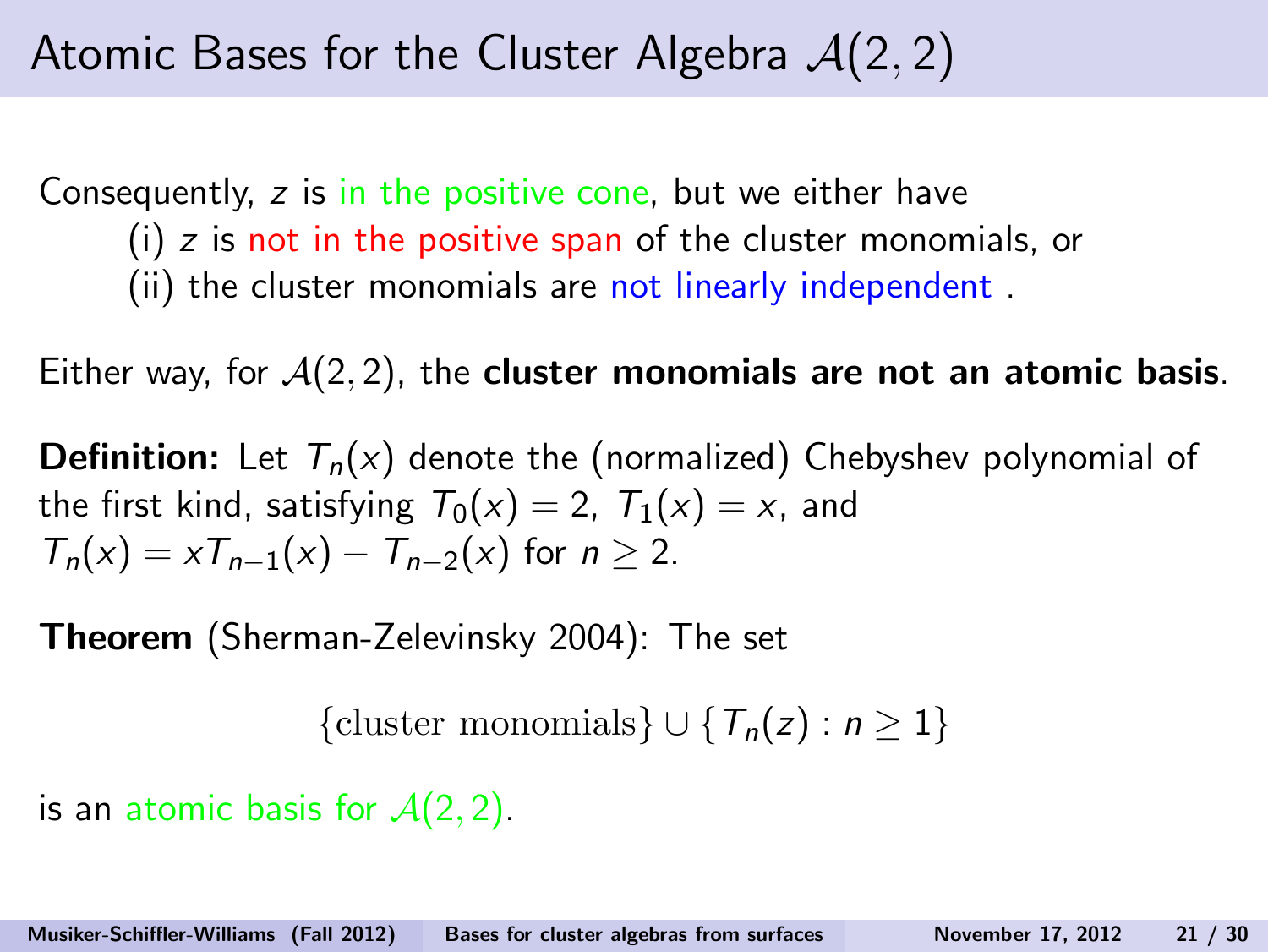# Surface interpretation of  $A(2, 2)$

The cluster algebra  $A(2, 2)$  can also be viewed as coming from an annulus with a marked point on each boundary:



Cluster variables  $x_n$ 's correspond to arcs that wind around the annulus,

and  $T_n(z)$ 's correspond to bracelets that avoid marked points but are closed loops in the interior of the annulus.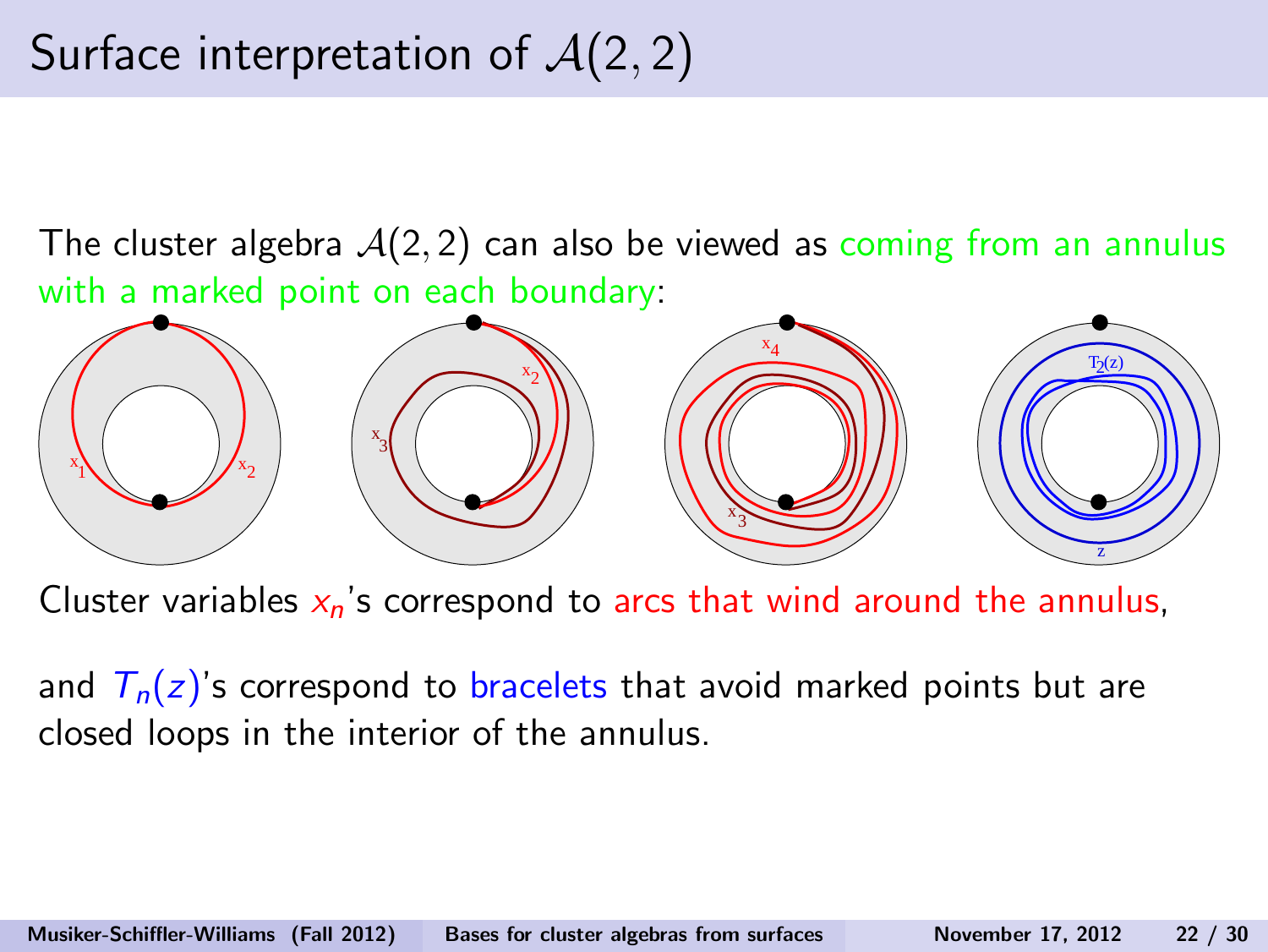### Why closed loops make sense as cluster algebra elements

For general cluster algebras from surfaces, can consider closed loops  $\gamma$ . The corresponding cluster algebra element  $x<sub>y</sub>$  can be computed using the Skein Relations:



Consequently, w.r.t. any triangulation  $T$ ,  $x<sub>y</sub>$  is a well-defined (not obvious from above description) Laurent polynomial.

$$
(\mathcal{A}(2,2) \text{ Example: } x_1z = x_2 + x_0 \text{ implies } z = \frac{x_2 + \frac{x_1^2 + 1}{x_2}}{x_1} = \frac{x_2^2 + x_1^2 + 1}{x_1x_2}.)
$$

Remark: Defining z as the closed loop for other annulli, Dupont-Thomas prove for all annuli (cluster algebras of affine type  $A_n$ ) that {cluster monomials}  $\cup$  { $T_n(z)$  :  $n \ge 1$ } is an atomic basis. (The proof uses a mix of combinatorics and representation theory.)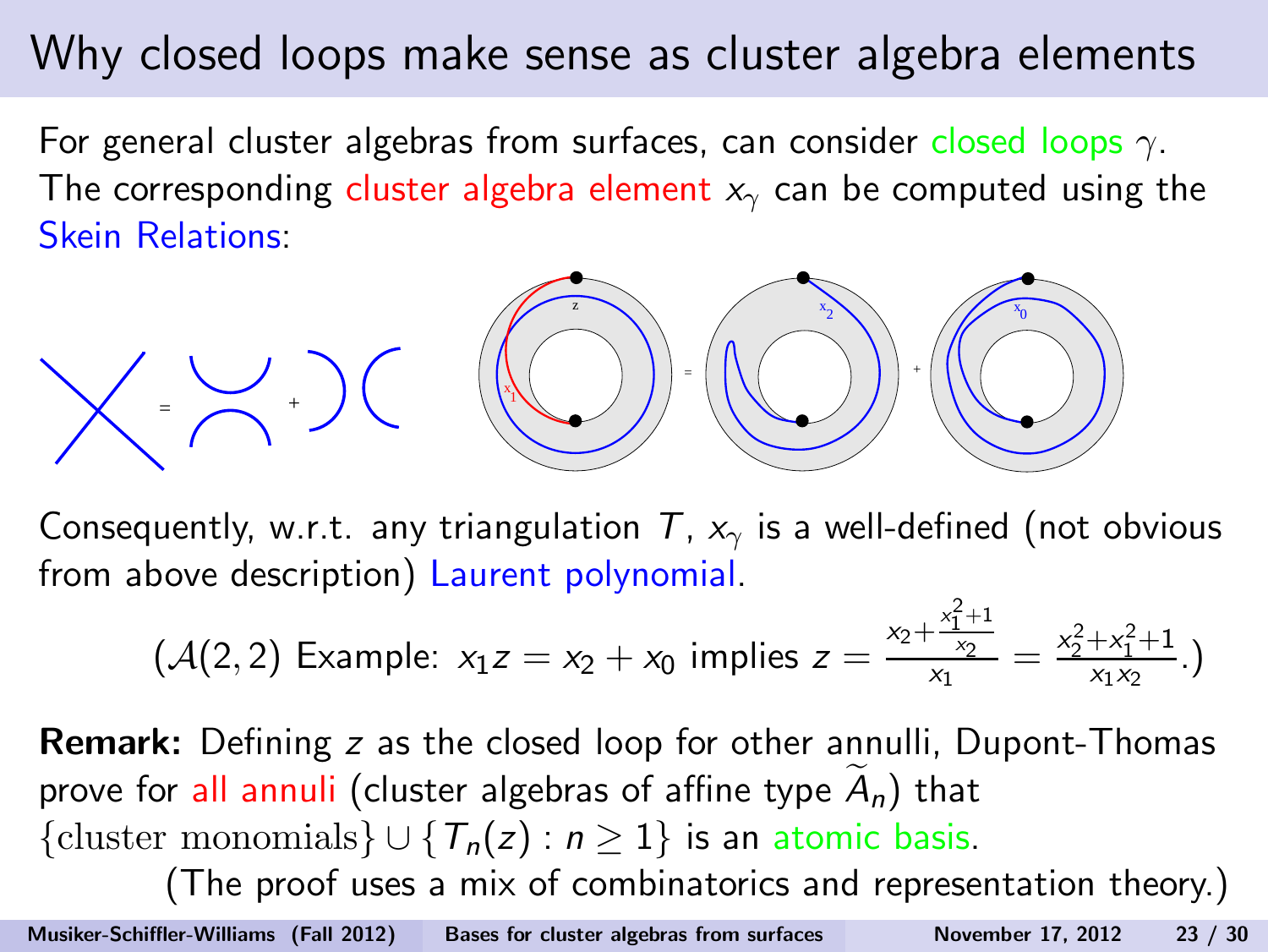### Bangles and Bracelets

The example of the annulus motivates the following definitions:

**Definition**: Given a closed loop  $\gamma$  in a marked surface  $(S, M)$ , with no self-crossings, that is disjoint from the boundary of S and M, we define a bangle Bang<sub>k</sub> $\gamma$  to be the union of k copies of  $\gamma$ , up to isotopy.



**Definition** Given  $\gamma$  a closed loop, as above, a bracelet  $Brac_k \gamma$  is a single closed loop obtained by concatenating  $\gamma$  with itself exactly k times, creating  $(k - 1)$  self-intersections. Harder Claim:  $x_{Brac. \gamma} = T_k(x_\gamma)$ .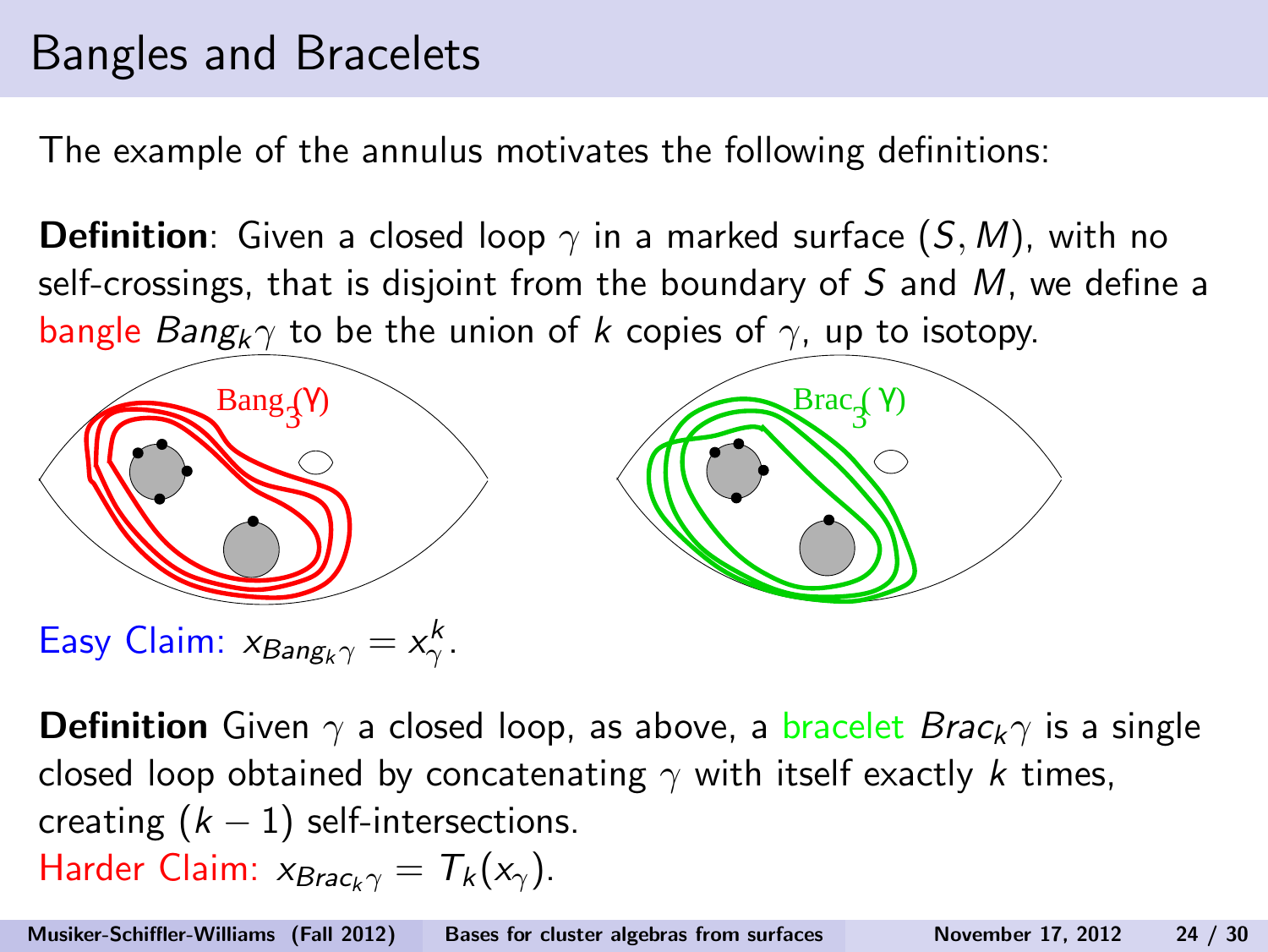Define a generalized cluster monomial of a surface  $(S, M)$  to be a collection of closed loops and mulit-dissections without any pairwise- or self-crossings. Then replace each  $k$ -bangle by a  $k$ -bracelet.

Conjecture: (Fomin-Shapiro-Thurston, based on earlier work of Fock-Goncharov) This resulting collection  $\{x_\alpha\}$ , the bracelets collection is an atomic basis for  $A(S, M)$ .

#### Progress Towards This:

Theorem (M-Schiffler-Williams 2011) For a cluster algebra from a surface (with proper coefficients) without punctures (internal marked points) and at least two marked points, the bangles collection and bracelets collection are both in fact bases and all of their elements are in the positive cone.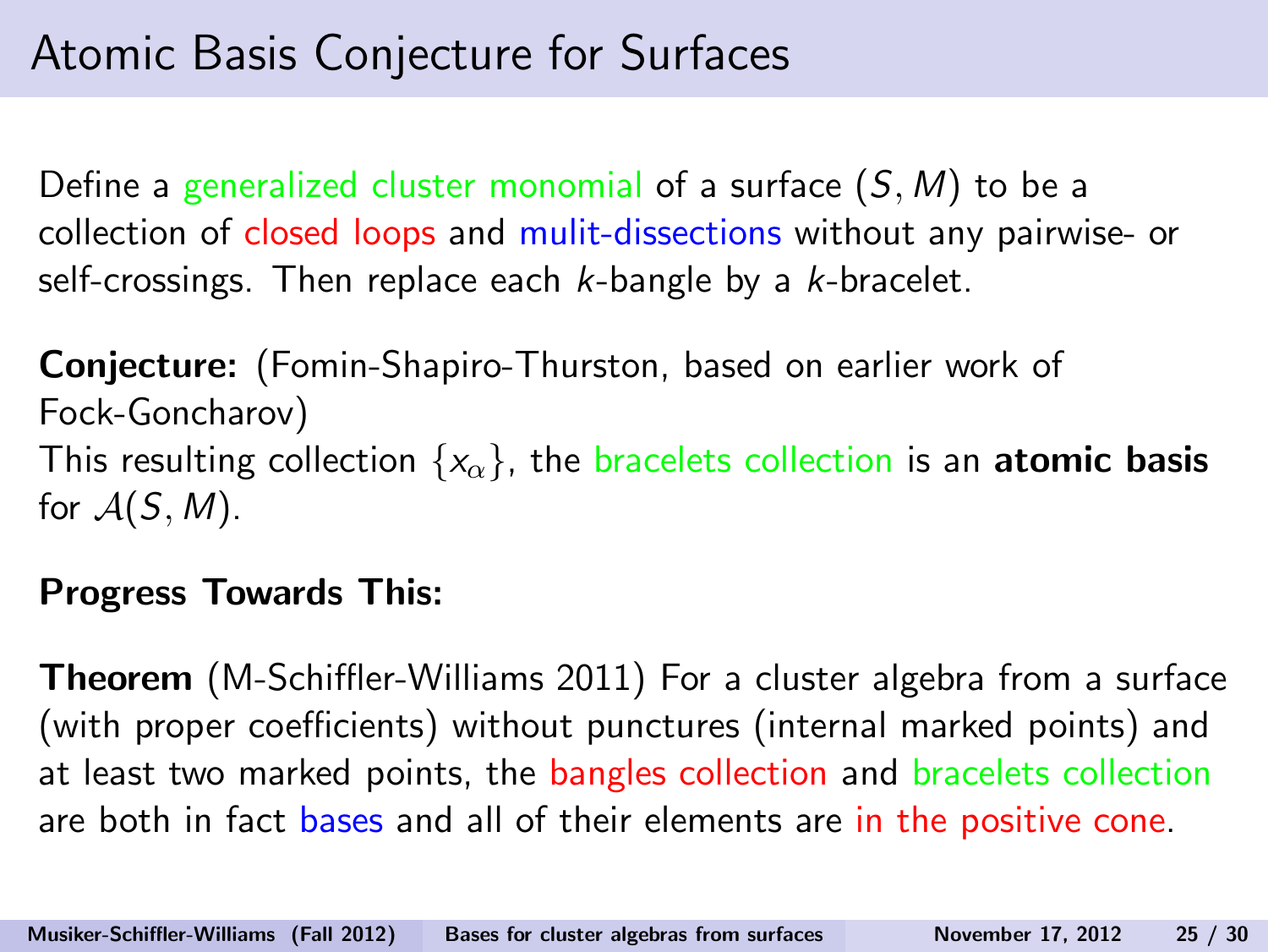### What's still open

Recall:

**Definition:** A basis  $\beta$  for a cluster algebra  $\mathcal A$  is an Atomic Basis if:

- **1** Every element of B is in the positive cone  $\mathcal{C}_A$ .
- $\bullet$   $\beta$  is a basis in the usual sense, i.e. linearly independent and a spanning set for  $A$ .
- **3** B includes the set of cluster monomials.
- $\bullet$  B is the set of positive indecomposable elements of  $C_A$ .

Our Theorem settles properties (1), (2), and (3). However, proving that the Bracelets Basis is the set of positive indecomposables is tricky.

For surfaces, known in cases  $A_n$  (disk with  $(n-3)$  points marked on boundary),  $D_n$  (once-punctured disk) and  $A_n$  (annulus). but wide open otherwise.

**Remark:** Cerulli Irelli also has a proof for the  $A_2$  case, an example also covered by Dupont-Thomas's more recent result.

Musiker-Schiffler-Williams (Fall 2012) [Bases for cluster algebras from surfaces](#page-0-0) November 17, 2012 26 / 30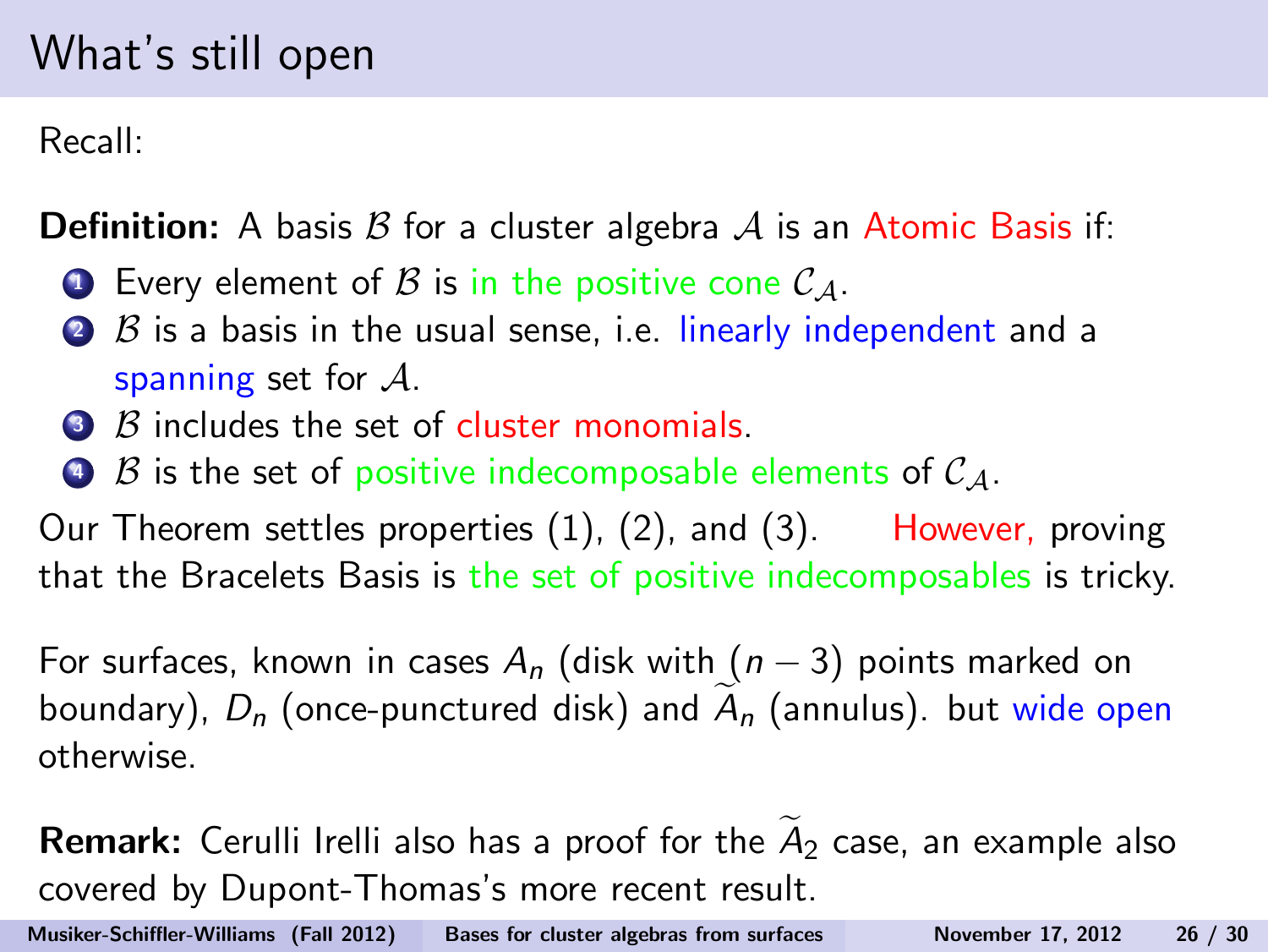### Recent Developments

Further Evidence for Conjecture:

**Theorem** (Thurston 2012) The bracelets basis  $\beta$  is **strongly positive**, i.e. any product of elements of the basis decomposes as a linear combination of elements of  $\beta$  with positive structure constants.

**Remark:** The bangles basis on the other hand, does not have the strong positivity property.

**Example:** In  $A(2, 2)$ , the product  $x_1x_6$  decomposes as

$$
x_1x_6 = x_3x_4 + z^3 - z
$$

in the bangles basis, although it decomposes as

$$
x_1x_6=x_3x_4+T_3(z)+2z
$$

in the bracelets basis. (Thanks to Pylyavskyy.)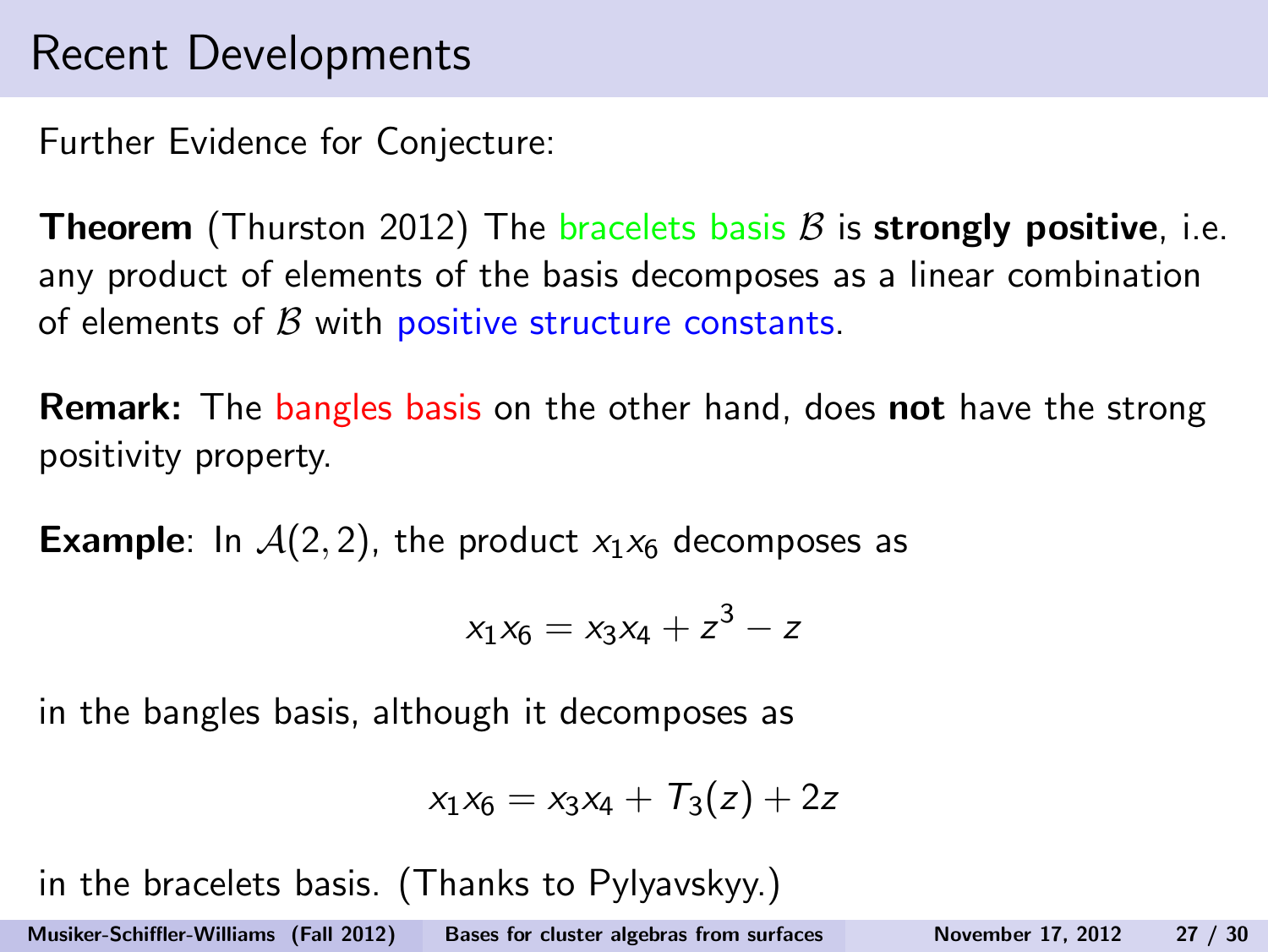Remark: Our proof only proved linear independence in the presence of principal coefficients or another full-rank coefficient system. (We parametrize the basis elements by  $g$ -vectors, thus showing that each element of  $\beta$  has its own leading term.)

Geiss-Labardini-Schröer recently used categorification to prove that

The Bangles Basis equals the Generic Basis constructed via generic representations and the Caledro-Chapoton map.

(ii) This method shows linear independence even in the coefficient-free case.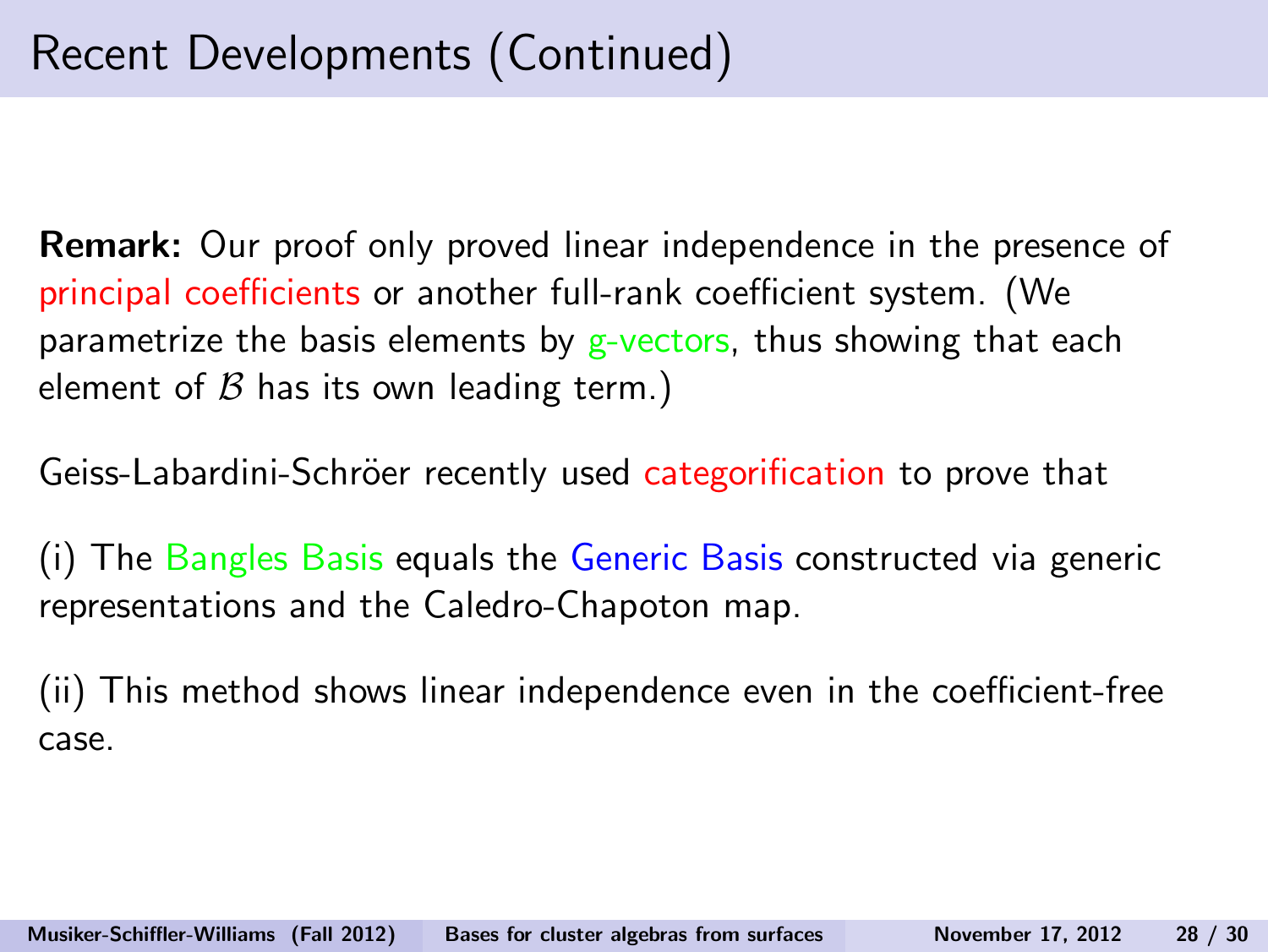Remark: We prove spanning by showing that all closed loops lie in the cluster algebra when there are at least two marked points.

Corollary (M-Schiffler-Williams 2011) Combining with results of Fock and Goncharov, we show that the upper cluster algebra and cluster algebra coincide for unpunctured surfaces with at least two marked points.

Theorem (Muller 2012) An independent proof of the coincidence of these algebras.

For genus  $g > 1$  surfaces with exactly one marked point, even finding a candidate for an atomic basis is still open.